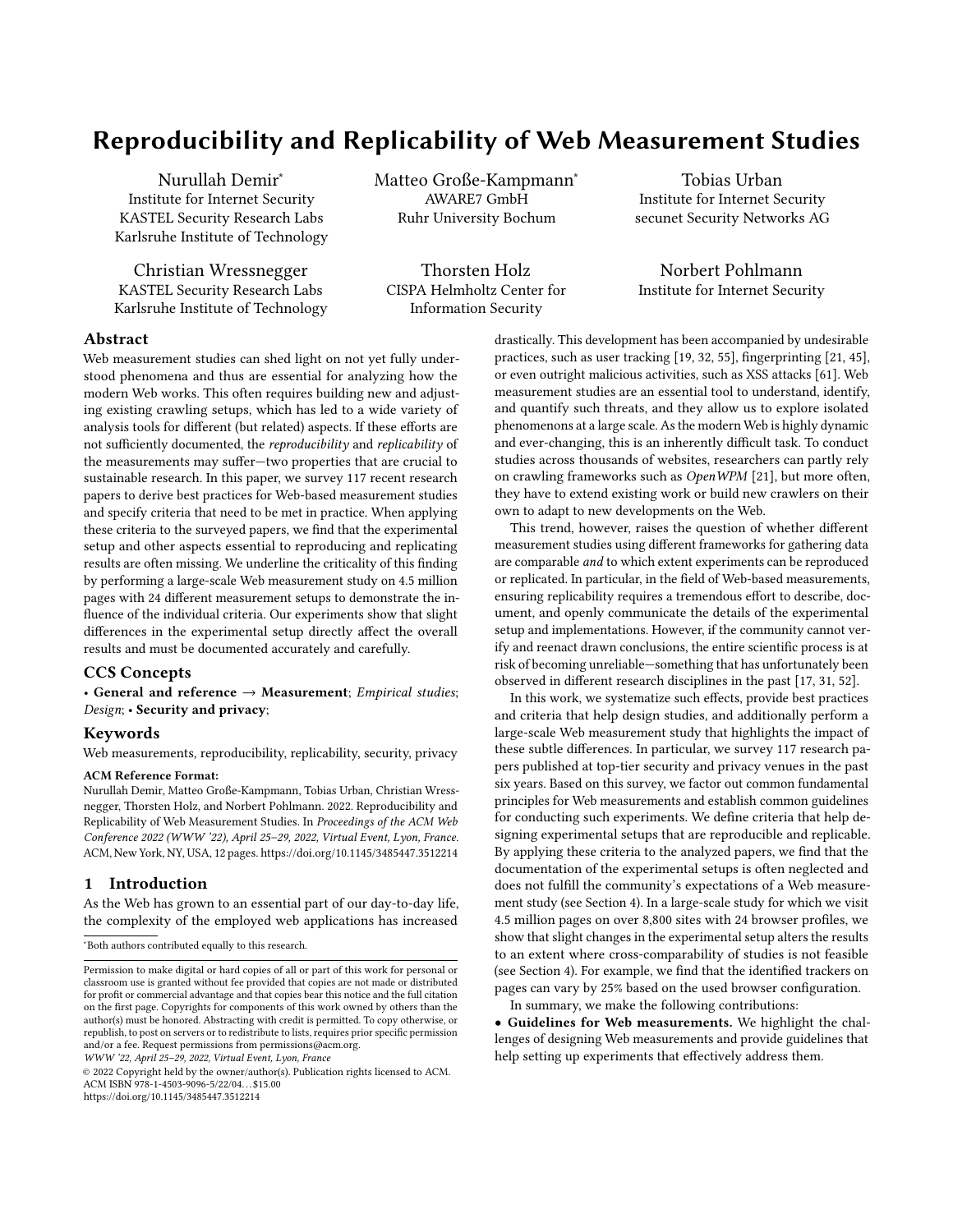• Prevalence study. We perform a survey of 117 security and privacy papers from 2016–2021 that perform Web measurements and show that our described challenges affect most of them.

• Impact analysis. To increase the comparability of future and previous Web measurements, we perform experiments utilizing 24 measurement setups and compare the measured differences that emerge from the utilized frameworks.

## 2 Designing Web Measurement Studies

The rapidly changing, variable content and the general trend towards providing more content online makes the Web a challenging subject for measurement studies. As an example, suppose one visits the same website at the same time with different browser instances. The loaded content (e.g., ads or other dynamic content) likely differs and, thus, the overall results of measurement studies might deviate (e.g., when identifying embedded trackers or analyzing shown ads). This simple example illustrates that repeated experiments may show (slightly) different results and conducting such experiments in an uncontrolled environment is bristled with obstacles, endangering replicability. However, the cornerstone of academic work is the possibility to scrutinize conclusions and results. We thus pick up the definitions of the Association for Computing Machinery [\[9\]](#page-8-6) for a) repeatability ("Same team, same experimental setup"), b) reproducibility ("Different team, same experimental setup"), and c) replicability ("Different team, different experimental setup").

We put a particular emphasis on reproducibility (see Section [3\)](#page-3-0) and replicability (see Section [4\)](#page-4-0) of published studies, and leave repeatability aside, as by definition it can only be achieved by the team that conducted the experiment in the first place. Thus, reproducibility and replicability are essential to our analysis, as these enable us to verify and compare results of existing work.

### <span id="page-1-1"></span>2.1 Literature Survey

Transparency is an essential factor in producing reproducible and replicable experiments. To understand the current state-of-the-art of Web measurements in the security and privacy community, we perform an extensive literature survey based on publications at the top-tier conferences in this community: IEEE S&P, ACM CCS, USENIX Security, NDSS, PETS, and the "Security, Privacy, and Trust" tracks at ACM TheWebConf as well as ACM IMC. We performed the survey across the past six years (2016–2021).

2.1.1 Paper-Selection Criteria Of course, not all papers on the surveyed venues conduct a Web measurement or rely on data collected by such a study. Therefore, we first determine the papers of interest based on the following characteristics: (1) The paper in question analyzes a phenomenon present on websites (e.g., embedded third parties or used libraries) or focuses on the communication with a website (e.g., HTTP headers), and (2) the paper in question analyzes more than one website. The definition allows us to focus on works that, on the one hand, study similar research objects (i.e., websites and their communication) and, on the other hand, need to scale their experiments comparably. In a first step, we analyze 4,407 papers from the above-mentioned venues and determine whether or not to include them in our survey, by skimming the title, abstract, and method. From the entire corpus, we consider 117 (2.7%) papers to be analyzed in depth. Fig. [1](#page-1-0) details the number of surveyed papers per year and venue. Of those papers, 71 (61.5%) focus only on security

<span id="page-1-0"></span>

Figure 1: Number of surveyed papers that perform a security or privacy Web measurement, per year and venue.

challenges, 35 (29.9%) on privacy issues, and 11 (8.5%) on both. This general overview of our survey shows that Web measurement studies are an important tool in the security and privacy community to analyze different phenomena and push the field forward. It hence is essential to investigate how our community performs studies, derive best practices, and analyze to which extent existing studies allow to reproduce the results of the experiments.

## 2.2 Challenges and Best Practices

In the following, we present design patterns and best practices that help to plan Web measurement studies so that future studies can be designed to be reproducible. We create these guidelines based on the surveyed literature and our own experience in this research area. For all surveyed papers, we analyze the documented setup of each experiment, abstract general design choices, and develop best practices that are intended to provide an overview of aspects which need to be considered when designing Web measurements in practice. It is essential to highlight that our guidelines are not intended to point fingers or criticize previous work, but to highlight pitfalls and challenges that can impact a study's outcome.

2.2.1 Method to Design the Best Practices To derive the best practices, we analyze different experiment design choices of the papers and compare the outcomes of the works. This allows us to identify generalizable and common aspects that are shared across different works. For example, if one work visits sub-pages and another work only visits landing pages but both find different levels of tracking activities, we create a best practices that researchers should take this behavior into account. Moreover, we use these best practices to derive criteria that measurement studies should follow to allow for reproducibility of conducted experiments.

2.2.2 Building the Dataset Naturally, each Web measurement study has to identify websites and pages to be analyzed during the experiment. For this step, one can distinguish between three methodically different approaches, which all come with up- and downsides.

P1 Artificially selecting websites and pages. As the Web is ever-growing and consists of a myriad of sites with even more pages, measuring all of them in a single experiment is not feasible in a reasonable way. A commonly accepted way of focusing an experiment is to use a so-called "top-list" that ranks popular sites (e.g., Alexa [\[5\]](#page-8-7), Tranco [\[37\]](#page-8-8), or others [\[7,](#page-8-9) [39\]](#page-8-10)). These lists, however, only include the landing page (or the eTLD+1) which are used for the experiment. While, at first glance, this might seem reasonable, recent works have shown that sub-sites (e.g., https://www.example.com/news) show a significantly different behavior than the respective landing pages [\[7,](#page-8-9) [54\]](#page-9-3), and that the rank of a website also might impact the results [\[62\]](#page-9-4). Consequently, we advocate to name the sources (e.g., top-list) of sites that have been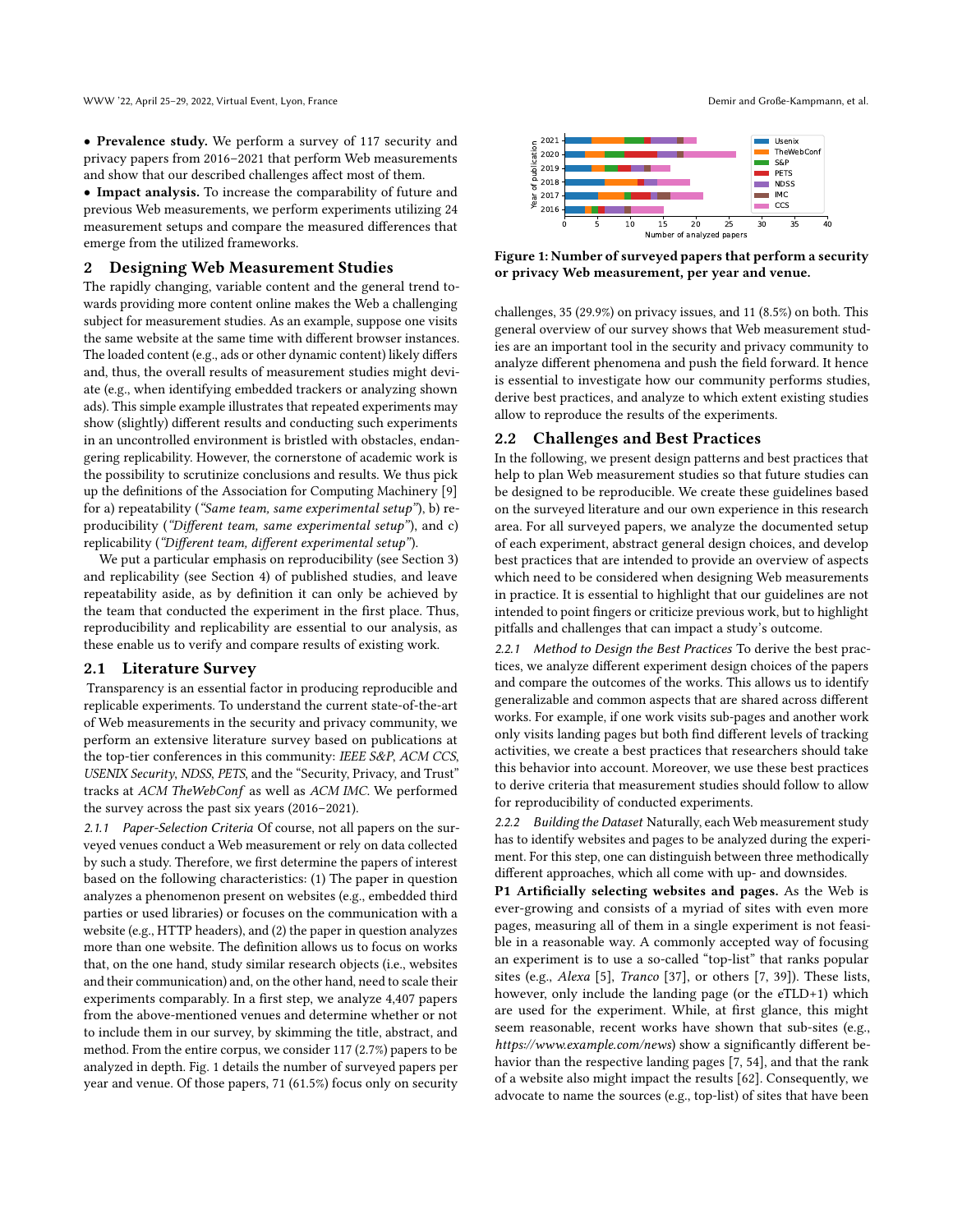analyzed, detail how they have been picked, and list all analyzed pages (e.g., in an appendix). Similar to the highlighted challenges to enable repeatability, it is necessary to point out which criteria are used to choose or eliminate entries from a given set of sites.

P2 Using user clickstream data. Another approach is to use clickstreams observed from real users or analyze their traffic directly. While such an approach is more realistic, they are harder to collect. However, studies that explicitly need to understand the effects of a phenomenon for individual users need to take this step [\[11,](#page-8-11) [22,](#page-8-12) [44\]](#page-8-13). If 'only' the presence of a phenomenon is of interest (e.g., if secure CSPs are used), artificially selected sites can suit the purpose.

P3 Use existing sources. Using a previously collected public datasets that contains measured Web traffic (e.g., HTTPArchive [\[27\]](#page-8-14)), is the only option that allows the reproduction of results, offers high repeatability, and enables to compare properties. However, one is bound to analyze phenomena for which data is already present in the desired granularity [\[18\]](#page-8-15), which is often not the case.

From this set of best practices, we derive four criteria (C1–C4) that a measurement study should meet (see group "Dataset" in Table [1\)](#page-4-1). While criteria C1–C3 ("documentation of the analyzed sites") are directly related to the named practices, criterion C4 is intended to highlight that some phenomena need to be analyzed over time to understand their scale. In the surveyed papers, C4 was often not noted and we analyze its effects in Section [4](#page-4-0) in detail.

2.2.3 Experiment Design One way or another, Web measurement studies rely on a crawler. Selecting, building, and customizing such a crawler is an essential step in preparing each study, such that one needs to prudently design and implement it to ensure that the experiment is stable, repeatable, and comparable.

Building the Crawler We now discuss design decisions when performing a study using artificial browsing data (i.e., not using usergenerated or public data). We review the essential steps that should be taken into account when designing such a study:

P4 Choosing a technology. Previous work relies on different measurement setups ranging from simple tools like cURL [\[15\]](#page-8-16) to sophisticated scalable measurement frameworks that can spawn several browsers at once like OpenWPM [\[21,](#page-8-2) [42\]](#page-8-17). As prior work has shown, the decision of which tool to use impacts the results [\[4\]](#page-8-18).

P5 Customization of the crawler. Naturally, each study uses a (slightly) different measurement setup. When customizing a crawler, it is inevitable to elaborate on the steps taken and discuss possible artifacts and limitations of the endured approach. While necessary, each customization step might impact the results (e.g., using different user agents) and, therefore, needs to be documented [\[38\]](#page-8-19). We discuss these effects in more detail in Section [4.](#page-4-0)

P6 Avoiding crawler detection. Crawlers and other bots make up approx. 37% of traffic on the Web [\[29\]](#page-8-20) and it has been shown that this significantly affects crawling studies [\[30,](#page-8-21) [40,](#page-8-22) [60\]](#page-9-5). Consequently, some service providers define behavior guidelines to limit crawling traffic, or try to detect and block them altogether [\[33\]](#page-8-23). These defense mechanisms might substantially impact the results of measurement studies if sites present different content or none at all. Hence, the authors' choice to avoid and if so how and to which extent an evasion technique was implemented needs to be discussed transparently. However, it is commonly accepted (and often necessary) to circumvent bot detection mechanisms [\[21,](#page-8-2) [54,](#page-9-3) [55\]](#page-9-0). P7 Mimicking User Interaction. Modern websites are no longer static HTML pages, but interactive applications that load different sets of content depending on the users' actions. Resources are often only loaded once visible to the user (known as "lazy loading") to improve the website's loading speed and for search engine optimization purposes [\[25\]](#page-8-24). This means that crawlers that do not interact with a page (e.g., scrolling) will miss crucial resources [\[34,](#page-8-25) [54,](#page-9-3) [55,](#page-9-0) [63\]](#page-9-6). Therefore, interaction mechanisms need to be documented, and limitations of lacking user interaction should be discussed.

Based on these four aspects of a crawling setup, we derive criteria C5, C6, C7, C8, and C10. We split the customization step (P5) into two criteria (C6 & C7) to account for differences whether a crawler was modified (e.g., a function was altered) or extended (e.g., a browser extension was used). Furthermore, we add a criterion that urges authors to make the crawler publicly available (C9). Since the effects of C5 and C11 are not yet adequately discussed by previous work, we analyze them in Section [4.](#page-4-0)

Experiment Environment After selecting the sites to visit and building the crawler, the experimental environment must be crafted. In the following, we describe essential environmental aspects that may impact the crawler and, therefore, the experiment's outcome. P8 Geolocation of crawls. A critical factor for each experiment is the location from which the measurement study is conducted. Depending on the location (e.g., based on the IP address of the crawling machine), websites might deliver different content [\[28\]](#page-8-26). This may, for instance, be founded in cloaking, legislation (e.g., the GDPR or CCPA [\[16,](#page-8-27) [54,](#page-9-3) [55,](#page-9-0) [62\]](#page-9-4)), or even censorship [\[12,](#page-8-28) [43\]](#page-8-29). Such impacts have to be accounted for (e.g., via using a VPN setup) and actions to address them need to be disclosed in detail.

P9 Defining the page visit strategy. For the page visit strategy, we distinguish between stateless and stateful crawls. A stateless crawler (i.e., browser) is reset completely between each page visit, such that each visit creates a new HTTP session that updates the browser's internal resources. On the contrary, some (e.g., only the cookie jar) or all of this information is kept in stateful crawls, as a "real" browser would. Consequently, authors need to document what part of a browser profile is maintained statefully, what part is reset, and when [\[21,](#page-8-2) [63\]](#page-9-6). This distinction has a severe impact on the outcome of the experiment: In stateful experiments, the order of visited pages potentially impacts the results, and it accounts for HTTP session-specific phenomena, such as opt-in to cookie tracking. Stateless crawls, in turn, allow to study session-independent attributes. Note that this practice does not account for browser profiles that were populated before the measurement took place (e.g., by pre-filling the cookie jar), we account for this in P11.

P10 Setting up Browser Configuration. A browser' configuration plays an important role for Web-based measurements. Depending on the browser (e.g., version) the crawled entities might act differently. To allow comparability and reproducibility of experiments, it is essential to share basic configuration details, which may impact the study's outcomes [\[36,](#page-8-30) [58,](#page-9-7) [63\]](#page-9-6). Such design choices range from installed extensions, used block-lists, login strategies, used browser version, content of the cookie jar, etcetera.

P11 Describe shortcomings and limitations. Naturally, a Web measurement can never be complete regarding, for instance, coverage or realism. The experimental design accounts for these "natural"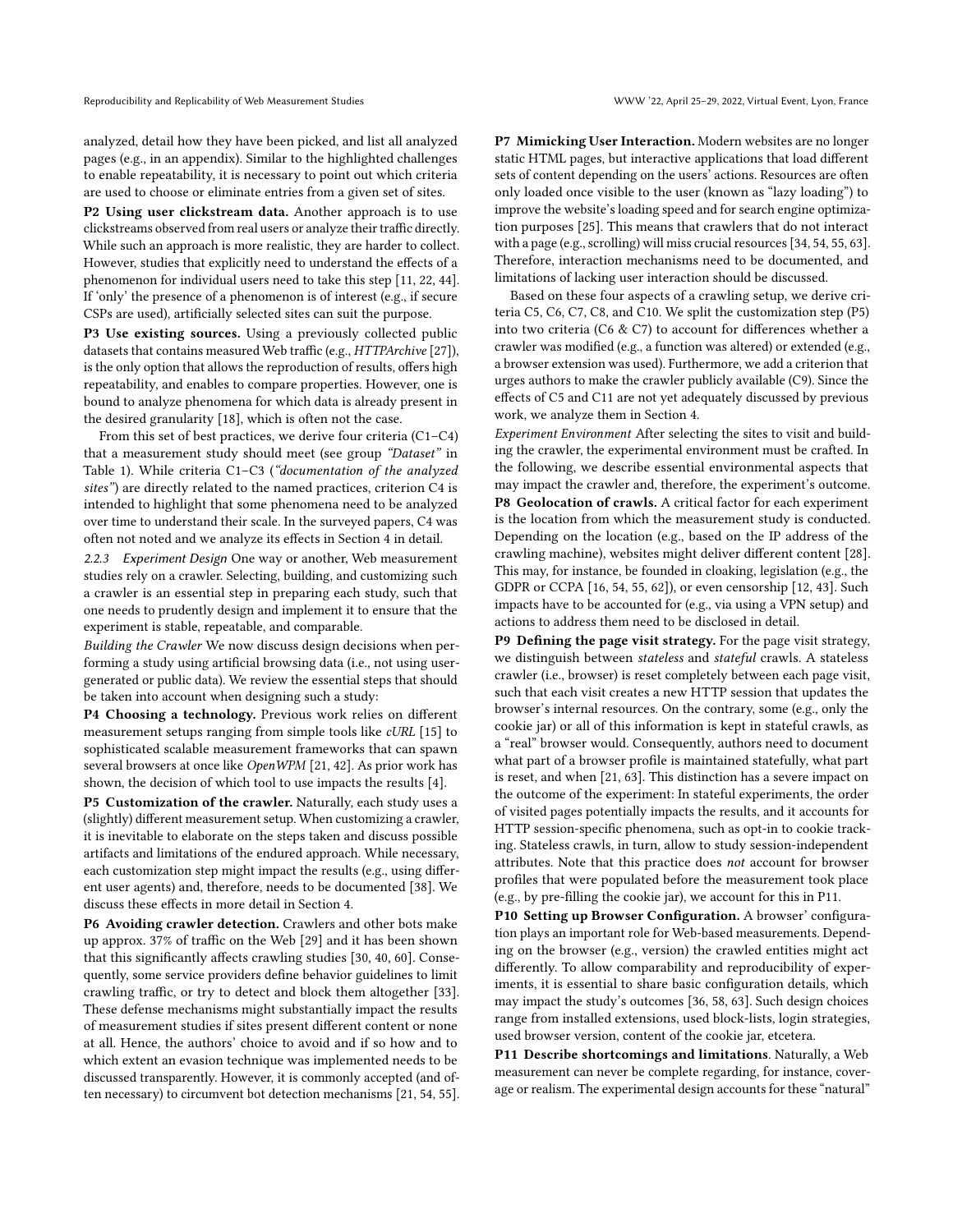boundaries, but each design choice will likely impose certain restrictions and limitations. To allow the research community to acknowledge and assess the outcomes of an experiment fully, it is inevitable to discuss the limitations of its design [\[48,](#page-8-31) [50\]](#page-8-32).

From these practices, each can be mapped to a single criterion (C11, C12, C13, and C17). We add an additional criterion (C15) asking to make results publicly available, as this particularly helps to replicate or reproduce an experiment. Moreover, we set up two criteria that help assessing the findings of a paper: First, asking for an ethical discussion (C18) and second, urging to provide a general overview of the measured results (C16).

## 2.3 Design and Evaluation Criteria

Based on the best practices described in the previous section, we derived the named 18 criteria to allow reproducibility of a study. In a first step, two experts, both with an extensive professional and academic background in security and privacy on the Web, assessed an identical, randomly selected subset of the surveyed papers  $(n = 25)$  to test the applicability of the criteria. This exploratory evaluation has shown a very high interrater reliability (Cohen's kappa:  $\kappa = 0.94$ ), which indicates that the designed criteria can be unambiguously applied. In a few cases, the experts have disagreed, which however turned out to be founded in an initially ambiguous formulation of one criteria, which was adjusted accordingly. In a second step, the criteria have then been applied to all 117 papers in our corpus. Table [1](#page-4-1) lists all 18 criteria and provides a brief description of each.

## <span id="page-3-0"></span>3 Evaluating Reproducibility

In this section, we analyze the surveyed papers along with the criteria we have introduced to get an understanding of the reproducibility of previous works. The decision if a criterion is (fully) satisfied is not always binary. For example, a paper might state that the crawler was instrumented but omit how.

Evaluation Categories We use the following four categories to distinguish if and how a criterion is satisfied:

• N/A: The criterion does not apply to the analyzed paper as it does not impact the used methodology. For example, Le Pochat et al. [\[37\]](#page-8-8) crawl four top-lists and combine the results in a sophisticated manner. In this case, the criteria "Mimic user interaction" (C10) or "Geolocation" (C12) do not apply.

• Omit: A paper does not state the taken actions to satisfy a criterion, but it would be essential to reproduce the work or that it potentially affects the outcome of the work.

• Undocumented: If a paper states that the authors took actions to satisfy a criterion but do not specify how. For instance, the authors state that "measures were taken to avoid bot detection" but do not explain how this has been implemented.

• Satisfies: This is the desirable case in which a paper satisfies a criterion and details which measures have been taken to do so.

These categories allow us to differentiate to which extent a criterion is satisfied and enable us to perform a fine-grained analysis of the reproducibility. Note that these categories are not meant to indicate whether the taken actions in a paper are sound or complete to satisfy a criterion. Rather, they aim to understand if and to which extent an experimental setup can be rebuilt.

## 3.1 Survey Results

We analyze all 117 papers from our survey (see Section [2.1\)](#page-1-1). Across all categories and papers, merely in 33 (1.6%) cases a criterion does not apply to an analyzed paper at all (category N/A). Criterion C16 ("General result/success overview") is satisfied by most papers (115 (98.3%). Relating to all criteria and papers, more than two-fifths of all criteria are satisfied (882 (41.9%)), in 1,055 (50%) of all cases the paper omits any information on the criteria, and in 136 (6.5%) cases a criterion applies to a paper but the paper does not include a description of it (category Undocumented). In Appendix [B,](#page-9-8) we conduct analyses of each criterion individually.

3.1.1 Dataset We only found twelve papers (10.5%) that fulfill all four criteria related to the dataset. However, 64.1% of the papers state the dataset they used. Four (3.4%) of the papers do not state which sites they analyzed. Furthermore, the vast majority (72.6%) does not offer a complete list of all the analyzed pages. Regarding the reproducibility of the experiments, these results are critical because most experiments are not reproducible regarding the sites and pages that have been analyzed. The papers that used a Tranco list [\[37\]](#page-8-8) all offer a list of visited sites, which shows that works that aim to provide best practices have a positive impact on our community. Another result is that 63.3% of the analyzed papers do not perform measurements in multiple measurement runs. Conducting a measurement only once might offer little insight into generalizability, as the experiments of Agarwal et al. indicate [\[2,](#page-8-33) [3\]](#page-8-34). 3.1.2 Experimental Design Three of the five criteria (C7, C8, and C9) in this category are omitted by at least half of the analyzed papers. While most papers state the crawler, many fail to address whether configurations have been changed or extensions have been used. This result is concerning because documenting adjustments to the crawling technology is an essential part of understanding and rebuilding an experimental setup. Most of the papers crawl data from websites but do not state how they evade bot detection or make the crawler publicly available, which raises transparency and ethical issues. Our analysis indicates that approximately a third (30.7%) of the papers submitted to the top measurement, security and privacy conferences are not stating which technology they used to crawl. This result again is having a severe impact on the reproducibility of the experiments, as these design choices potentially have significant impact on the results [\[4,](#page-8-18) [34\]](#page-8-25). Criteria C10, C12, and C13 are omitted by 69.5% of the analyzed papers on average. For C10 and C13, the omission might be due to the fact that recently it was systematically shown that these factors play an important role [\[54\]](#page-9-3). C12 is omitted by more than two out of three papers (71.8%) that do not state where the scan is geographically located. In our analysis in Section [4,](#page-4-0) we show that this can significantly impact the overall reliability of the results and the reproducibility of the experiments. However, 76.1% of the analyzed papers describe their data processing pipeline, such that it becomes clear how the crawled data is processed for analysis. However, approximately 17.1% of the papers, where the pipeline is described, fail to offer details on the crawling technology, making the reproducibility of the analysis impossible. Combining criteria from the experimental design  $(C8 + C10 + C11 + C12)$ , we can deduct an analysis about the realism of the papers. Except for C11 (omitted by 41% of the works) more than half of these criteria are omitted by the papers.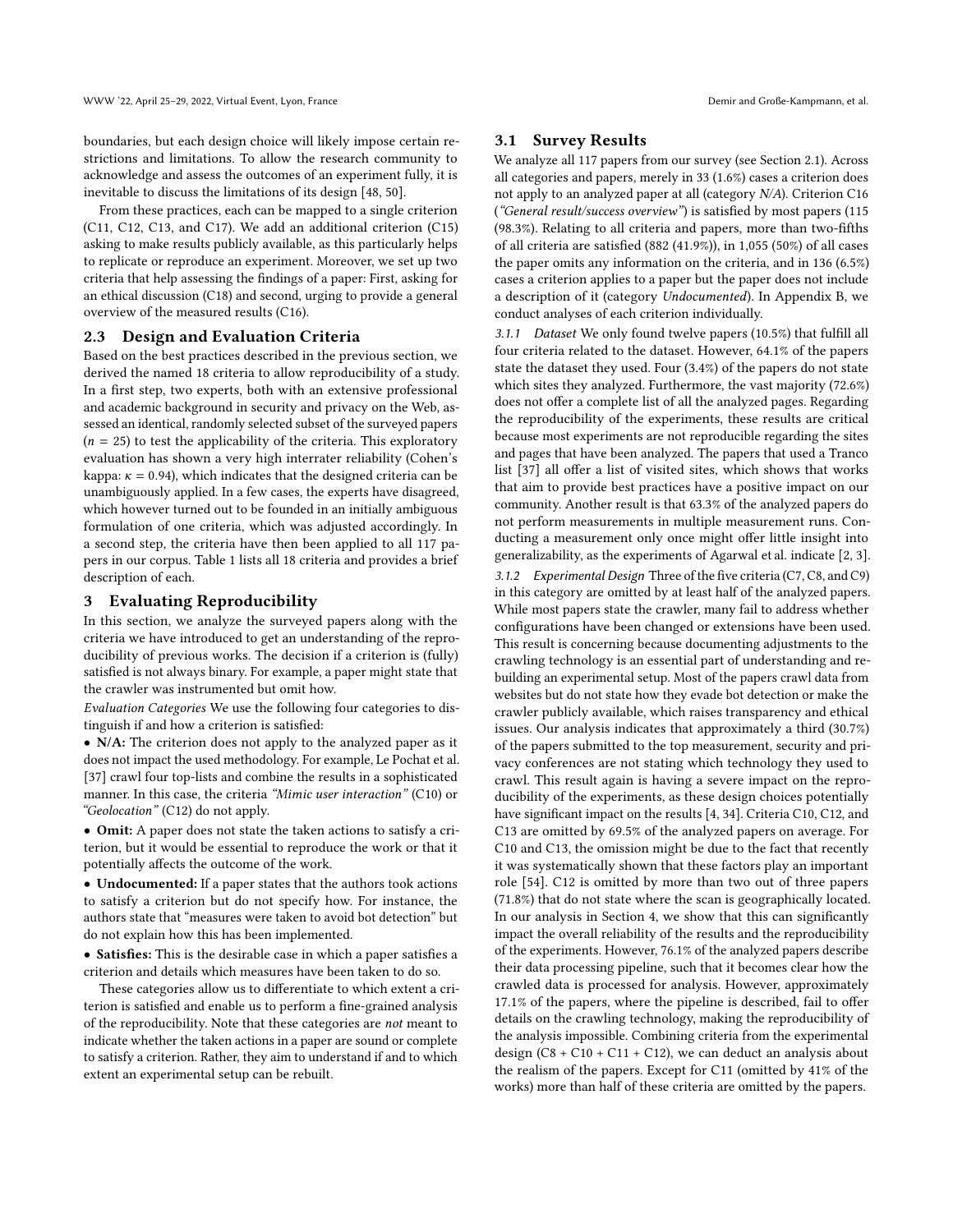<span id="page-4-1"></span>

|                   |                      | ID              | Criterion                             | Description                                                                          |
|-------------------|----------------------|-----------------|---------------------------------------|--------------------------------------------------------------------------------------|
|                   |                      | C <sub>1</sub>  | State analyzed sites                  | States used dataset, toplist, or user clickstreams, including version.               |
| Dataset           |                      | C <sub>2</sub>  | State analyzed pages                  | Offers a .csv or comparable with all analyzed pages (i.e., distinct URLs).           |
|                   |                      | C <sub>3</sub>  | State site or page selection          | Discusses the selection process of analyzed sites.                                   |
|                   |                      | C4              | Perform multiple measurements         | Discuss which pages are analyzed in consecutive measurement runs, if appropriate.    |
| Experiment Design | Building the Crawler | C <sub>5</sub>  | Name crawling tech.                   | Describes the used crawling technology (e.g., OpenWPM).                              |
|                   |                      | C <sub>6</sub>  | State adjustments to crawling tech.   | States which technology features were used and/or (slightly) adjusted.               |
|                   |                      | C7              | Describe extensions to crawling tech. | Describes which new features were developed to conduct, if any were made.            |
|                   |                      | C8              | State bot detection evasion approach  | Discusses which means were taken that the crawler was not detected, if necessary.    |
|                   |                      | C <sub>9</sub>  | Used crawler is publicly available    | Provides the crawler in a public location.                                           |
|                   |                      | C10             | Mimic user interaction                | Describes how the user interaction was implemented, if applicable.                   |
|                   |                      | C11             | Describe crawling strategy            | Describes which crawling strategy was used (e.g., stateless vs. stateful).           |
|                   | Experiment Env.      | C12             | Document a crawl's location           | States from which location(s) the study was conducted.                               |
|                   |                      | C13             | State browser adjustments             | Discusses properties of the browser (e.g., user agent, version, used extensions).    |
|                   |                      | C14             | Describe data processing pipeline     | Describes the data processing steps in detail.                                       |
| Evaluation        |                      | C <sub>15</sub> | Make results are openly available     | Authors provide the (raw) measurement results.                                       |
|                   |                      | C16             | Provide a result/success overview     | Describes the outcome of the measurement process on a higher level.                  |
|                   |                      | C17             | Limitations                           | Discusses the limitations of the experiment                                          |
|                   |                      | C18             | Ethical discussion                    | Discusses ethical implications of the experiment (e.g., exploiting vulnerabilities). |

Table 1: Criteria to design Web measurement studies.

3.1.3 Evaluation We have not observed a single paper where the evaluation is not applicable. However, we find that more than half (64.1%) of the analyzed papers omit an ethical discussion. This is questionable in the discovery and detection of vulnerabilities. Research that measures these on a large scale should always include an ethics section. Roughly, 21.3% of the analyzed papers miss a limitations and ethics section, which can be considered as a disputable research practice. In terms of open science, only 24% of the analyzed papers make their results openly available.

3.1.4 Venue Comparison To understand venue-based differences, we cross-compare papers from the analyzed venues and nine essential criteria. For this analysis, we only consider criteria that must be met to allow the repetition of an experiment. These criteria are: C1– C3, C5–C7, C11, and C12. We do not see a tendency that any venue publishes works that describe the methodology approach better or worse than other venues. The only exception is ACM IMC. The criteria were omitted 9 (18.7%) times. The other conferences have an average omit rate of 56.8% with a standard deviation of 46.7%. More than half of the papers, except for IMC and PETS, neglect the geolocation of the crawls. USENIX Security is the only conference where six criteria are omitted by more than half of the papers. This conference is the only conference that utilizes an artifact evaluation. Unfortunately, only one of the analyzed papers received such a batch and, therefore, we cannot generalize the usefulness yet. Especially the crawling criteria (C5–C7) and location of the measurement origin suffer from violations at all top-tier conferences. While the absolute numbers and ratios of criteria violations are generally comparable, we conclude that any Web measurement research published can equally benefit from the criteria we defined

in the paper. The PETS symposium is the only conference in our corpus where not a single paper conducted an ethical review of their work. This is an at least unsettling finding, because privacy and ethics are intertwined and must be taken into account when conducting privacy measurements [\[26\]](#page-8-35).

Self-Reflection This work focuses on reproducibility and replicability of Web measurement studies and highlights the need for proper documentation and provision of needed supplementary material. However, in line with similar works [\[8,](#page-8-36) [51,](#page-8-37) [56\]](#page-9-9), we chose not to publish the raw results of the categorization process. It is not our intention to blame individual works for flaws – for which our own papers are no exception – but to raise awareness for a general potential problem in our community.

## <span id="page-4-0"></span>4 Case Studies

In this section, we proceed to demonstrate the impact of insufficiently documented experimental setups of large-scale studies along four exemplarily case studies focusing on C4, C5, C10, and C12. The first three are chosen because the literature currently does not provide enough evidence on their impact, while C12 is used to verify that our framework is able to reproduce previous results.

# 4.1 Web Measurement Approach

To show the impact of seemingly small changes in a measurement setup on the replicability of an experiment, we perform a Web measurement study that uses 25 different setups. More specifically, we compare results of four browsers (Firefox, Firefox headless, Chrome, and Chrome headless – C5), three regions (Europe, Asia, and North America – C12), and two types of website interactions ("none'' and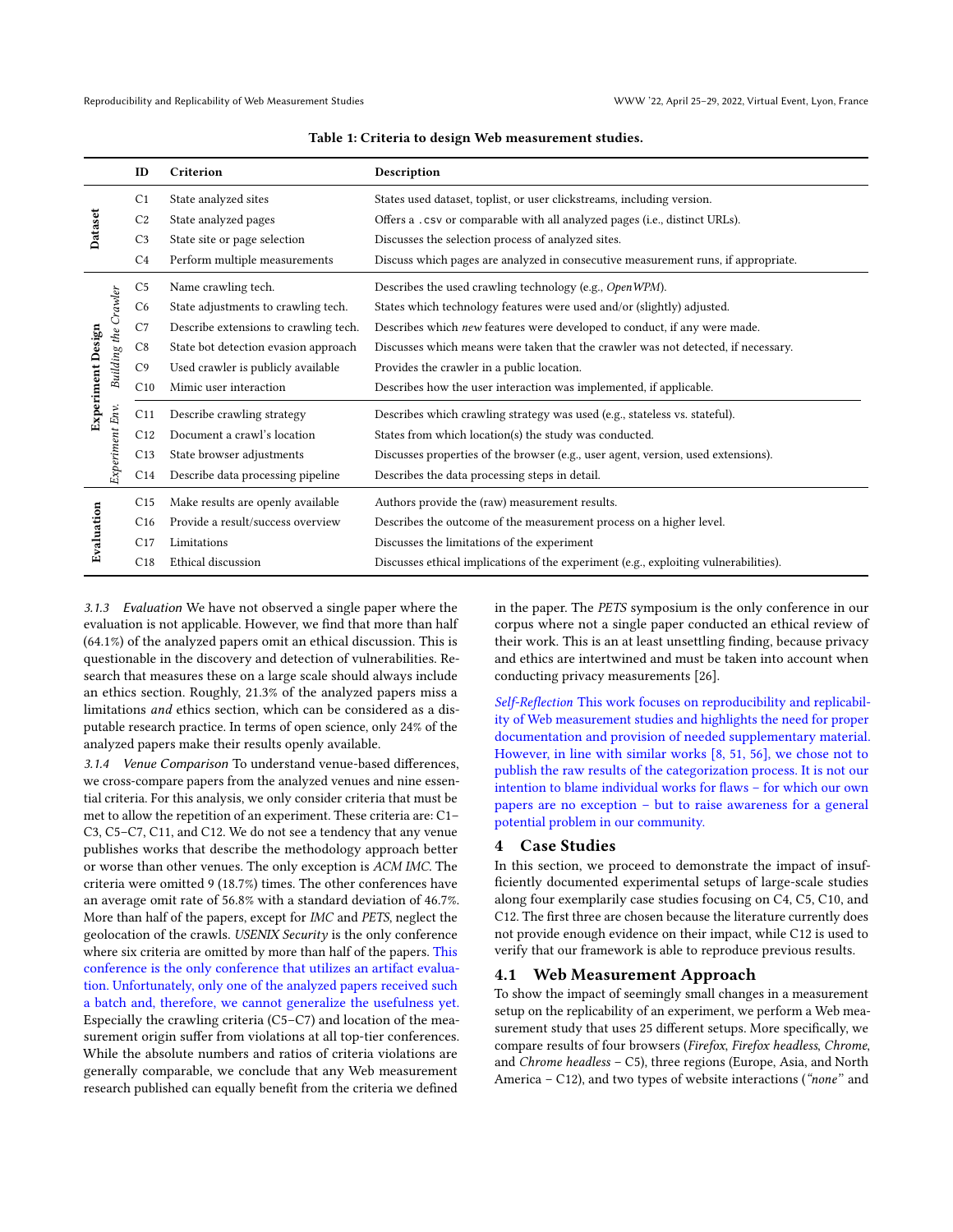"simple interaction" – C10) individually. Overall, we cross-compare 24 different setups. Additionally, we perform a repeating study that measures the same sites and pages on a daily basis – C4.

The data corpus of our study consists of the top 10k Tranco [\[37\]](#page-8-8) websites and we collect the first 25 subpages for each site (as identified by the JavaScript engine), if possible. We designed a pipeline that coordinates all page visits across the profiles. Our measurement setup consists of virtual machines (VMs) orchestrated by a "commander" instance to organize parallel page visits. For example, one VM performs the measurement using Chrome from the US with user interaction, while another does the same for the EU. A detailed description of our framework can be found in Appendix [C.](#page-9-10)

The commander is in charge of starting the measurement for each site in parallel across the VMs. Each VM starts 10 browsers (one for each site) in parallel using the defined profile. Once the analysis of a page is finished, the same browser instance is moving to the next page of the same site. Hence, subsequent visits of pages will not be synchronized across all VMs. On the landing page level, the timing differences in our experiment are only 17 seconds on average. However, the timing differences on subpage level are 3 min (SD: 7 min). When visiting a page, each browser logs all HTTP requests and responses and stores them in a central database. We wait until a page has finished loading or a timeout of 30 seconds is reached, close the browser, and move on to the next page.

#### <span id="page-5-1"></span>4.2 Replicability of Measurements

We highlight the impact of individual criteria based on four examples and explore them along two dimensions: (1) Web tracking and (2) usage of Content Security Policies by a page.

4.2.1 Method To compare the results of the 24 profiles, we use the Jaccard index. For each page, we have a set of observed trackers and CSPs (i.e., 24 sets). The Jaccard index is used to gauge the similarity of sets. The index computes the similarity by dividing the size of the intersections with the size of the union of all sets. By design, the index ranges from 0 to 1, where 1 denotes that the sets are equal and 0 indicates that they have no element in common. This allows us to compare and quantify the differences in observed trackers on page level across all profiles. The Jaccard index is used to compare the similarity of two sets. Since we compare multiple sets, we compute the pairwise similarity between all sets and use the arithmetic mean to state the similarity for a given page.

We analyze the impact on privacy-related studies along with the presence of trackers. More specifically, we analyze which tracking requests are observable when visiting a page. To identify them, we use the tracking filter list EasyList (as off 07/05/2021) [\[20\]](#page-8-38)), which we provide in the supplementary data of this work (see Section [A\)](#page-9-11). If an observed URL is present on the list, we consider it to be a tracking request. Furthermore, we use the eTLD+1 part of these URLs to identify trackers, in terms of domain names.

To get a better understanding of the impact of different measurement setups for security studies, we analyze the presence of Content Security Policies (CSP). CSPs help to mitigate specific attack vectors on the Web (e.g., XSS attacks). They are implemented by an HTTP header that contains different directives that define sources from which content may be loaded. We analyze differences in CSPs by inspecting the used CSP directives and all attributes within a

<span id="page-5-0"></span>

Figure 2: Observed tracking requests and trackers by profile.

directive. We omit all variable attributes (e.g., nonces) in the analysis since they change by design. Furthermore, we compare the semantic effect of a directive (i.e., ordering is ignored).

4.2.2 General Measurement Overview Our total website corpus consists of 10k distinct sites and we found 182,586 subpages on those sites, including the landing pages. Across all profiles, we successfully visited 4.5M pages on 8,883 sites. The sites that could not be crawled are not meant to be visited by a human (e.g., link shorteners, content delivery networks, or ad networks). The resulting database has a size of roughly 1.1 TB, which is openly available (see Section [A\)](#page-9-11). On average, each profile visited 179,404 pages (SD: 6,947; max: 186,972; min: 158,691). In our analysis, we only consider pages for which we observed at least 17 successful crawls across the 24 profiles. Hence, roughly 70% of the profiles have to visit a page so that we consider it. Furthermore, this guarantees that at least one profile in each category successfully crawled a page. 178,452 (92%) of the analyzed pages fall into this category. Note that 134,120 (75%) of pages were successfully crawled by all profiles.

Figure [2](#page-5-0) provides an overview of the number of observed tracking requests and trackers (eTLD+1) for each page by profile. Generally, we see that Firefox profiles are tracked more than their Chrome counterparts. Furthermore, profiles in the US are tracked more than profiles from other regions. Finally, user interaction seems to have a significant effect in terms of tracking, while running browsers in headless mode makes only little difference. More details about our results are presented in the following sections.

4.2.3 Impact of Different Browsers  $(C5)$  First, we study the impact of the four browsers that we analyzed (i.e., Firefox, Firefox headless, Chrome, and Chrome headless) in terms of their impact on tracking. Regarding HTTP requests, we see that Chrome-based profiles make on average 2% (SD: 18.5%) more HTTP requests than Firefoxbased profiles. Furthermore, we see that every 10th (SD: 1.5, min: 7, max: 12) HTTP request is a tracking request. We observed that for Chrome, every 10th HTTP request is a tracking request, while for Firefox it is every 9th. Overall, we identified for all Firefox profiles 12% more tracking requests than for the Chrome profiles. Only for four out of the 12 Chrome profiles , we could detect more trackers than for the respective Firefox profiles. However, on average, we identified 3.9 (SD:8.6) distinct trackers (eTLD+1) per page for the Firefox profiles and 3.9 (SD:8.1, min: 0, max: 68) distinct trackers for the Chrome profiles. Hence, the number of distinct tracking domains stays similar, while the volume of requests differs between the two browsers.

We turn to the effects of when a browser is used in headless or native ("GUI") mode. We observed only in two of the six Chrome headless profiles more trackers (10% per page) than in their counterparts. Overall, the headless Chrome profiles only contained 3%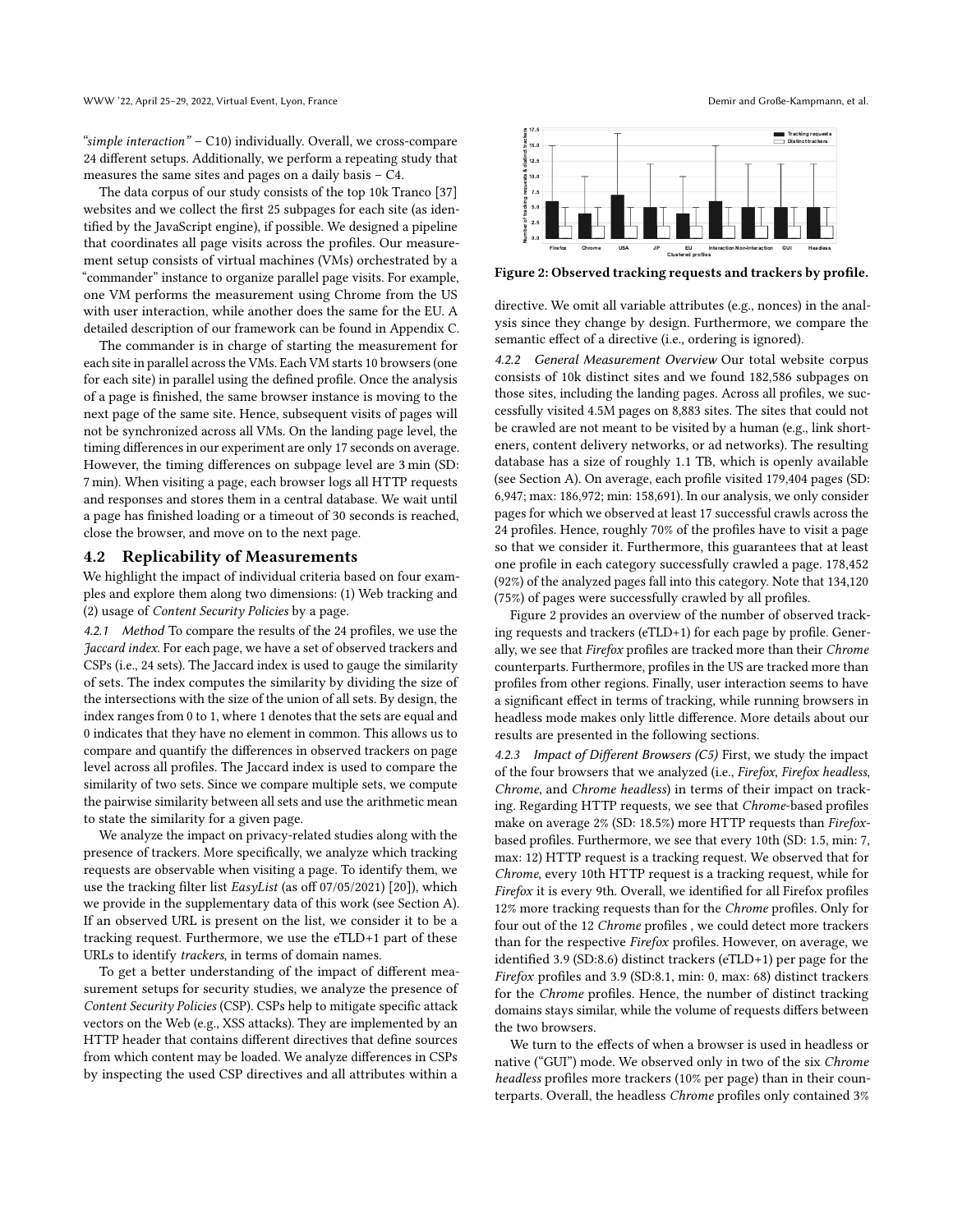Reproducibility and Replicability of Web Measurement Studies WWW '22, April 25–29, 2022, Virtual Event, Lyon, France

<span id="page-6-0"></span>

Figure 3: Similarity of trackers on page level by profiles.

fewer trackers. When we run Firefox in headless mode, we noted almost reversed results. For four out of six Firefox Headless profiles, we could detect 5% more trackers than native Firefox profiles. Across all of these profiles, we see marginal differences regarding the number of trackers when we run browsers in headless mode. This is in contrast to previous work that has shown the importance of this feature [\[4\]](#page-8-18). However, in some of the profiles, we observe substantial differences, which indicates that the outcome of an experiment is not determined by the used browser mode exclusively. Moreover, different combinations of design choices mutually affect the results, highlighting the need for proper documentation.

Across all pages, the mean Jaccard similarity in observed distinct trackers for browsers Chrome and Firefox is 0.59 (SD: 0.32, min: 0, max: 1). Overall, we identified only 1% more trackers for Firefox headless profiles. However, we find a big difference in terms of identified trackers. Across all pages, the mean Jaccard similarity in observed distinct trackers for headless and non-headless profiles is 0.53 (SD: 0.48, min: 0, max: 1). Overall, the similarity in observed trackers comes with a medium Jaccard similarity for this category but with a significant standard deviation. While we observed a perfect similarity (1) for 19% of the pages, we found no similarity (0) for 11% of them (see also [3\)](#page-6-0). This effect is magnified if we only look at the headless and non-headless browser where we find perfect similarity for 35% of the pages and no similarity for 34%. Hence, in the worst case, studies that only alter the browser (or the display mode) might find different results, depending on the analyzed pages.

The distribution of the computed Jaccard values for each page is given in Figure [3](#page-6-0) (black bar). Most pages (34.1%) always issue a very similar set of trackers no matter which profile visited the page (similarity  $\geq 0.8$ ). It is worth noting that we identified on such pages 1.9 distinct trackers on average. These pages only contain few trackers, but those are often present independently of the used profile. On 45.5% of the analyzed pages, we found a medium similarity ( $0.3 \le \text{sim.} < 0.8$ ) in the observed trackers. On those pages, we observed on average 5.2 trackers. Finally, 20.4% of the analyzed pages show almost no similarity  $($  < 0.3) in the observed trackers. On those pages, we observed on average 4.0 trackers. Thus, pages that include more trackers also include a different set of trackers based on the used profile. In the following sections, we discuss the impact of other criteria on the similarity in more detail.

Our results show that the number of tracking requests observed in the Firefox-based measurements is higher than in the Chromebased ones. However, we did not find a statistically significant effect that running browsers in headless mode affects the number of observed trackers. However, we find a statistically significant difference ( $p$ -value < 0.001) in terms of identified distinct trackers.

We now describe our security analysis regarding CSP. Overall, we identified CSPs on 17.596 pages (10%). Compared to tracking analysis, we find very high similarity for CSPs. We find that on 16.355 pages (93%) the identified CSP headers are semantically identical. Hence, overall we get a Jaccard similarity of roughly .97. However, on the pages that served different CSPs (1.063), the mean Jaccard similarity is 0.68 (SD:0.25). Furthermore, we did not find that any profile had a significant impact on this phenomenon. This result is expectable since some of our features cannot be detected when the website is visited (e.g., user interaction) and, thus, cannot impact the results. Due to the low impact of our profiles on served CPSs, we dropped the CSP analysis in the other section because we found comparable results. Future work could analyze the impact of different browser profiles on more variable security features.

4.2.4 Impact of Simulated User Interaction (C10) Regarding simulating user interactions, our analysis shows that interaction on pages causes a sharp increase in HTTP traffic (on average by 20%) while the number of tracking requests increases by 35%. Hence, the amount of tracking requests increases disproportional with the number of all observed requests. For profiles with interaction, we observed on average 7.2 (SD: 8.8 ) distinct trackers (eTLD+1) per page and for the other profiles 6.7 (SD: 8.3 ). Thus, these high-level figures already indicate that the choice to simulate user interaction impacts the results of a study. When analyzing Chrome and Firefox separately, we see statistically significant ( $p$ -value < 0.001) differences. This again indicates that the effect of a single criterion cannot straightforwardly be attributed but that they jointly impact the results. For Chrome we find on average 6% (SD: 10%, min: -9%, max: 14%) ) more HTTP requests when we perform interactions and, surprisingly, we see an average increase of 36% (SD: 6%, min: 29%, max: 43%) for the Firefox profiles. Of these requests we see that for Chrome 5.6% are tracking requests. For Firefox we see that 73% (SD: 21%, min: 43%, max: 92%) of these request are used to track users. This difference might be an artifact of our measurement framework and should be analyzed in future work in more detail.

Across all pages, the mean Jaccard similarity in observed distinct trackers for profiles with interaction and non-interaction is 0.67 (SD: 0.28 min: 0, max: 1). These results fit the observation that the number of observed trackers (eTLD+1) does not increase by a lot by user interaction. If the number of trackers stays similar, one can expect that the set of trackers per page stays similar. Almost half of all pages (47%) show a high similarity of more than 0.8 (see also Figure [3\)](#page-6-0), which also indicates this trend. However, for a third (33%) of all pages, we find a similarity of 0.5 or less. This shows that while the overall similarity is quite substantial for a non-negligible number of pages, the results differ considerably.

4.2.5 Impact of Different Locations (C12) In this section, we want to analyze the regional effects of an experiment. On average, we see that profiles from the USA are tracked most in terms of distinct trackers (eTLD+1) on a page (6.93; SD: 8.5), followed by Japan (5.6; SD: 6.39) , and EU profiles (4.49; SD: 5.42). These results propagate to the number of observed tracking requests.

Across all pages, the mean Jaccard similarity in observed distinct trackers for the profiles in the different regions is 0.62 (SD: 0.30 min: 0, max: 1). In terms of the analyzed criterion, the location has a significant effect on tracking and has only a limited effect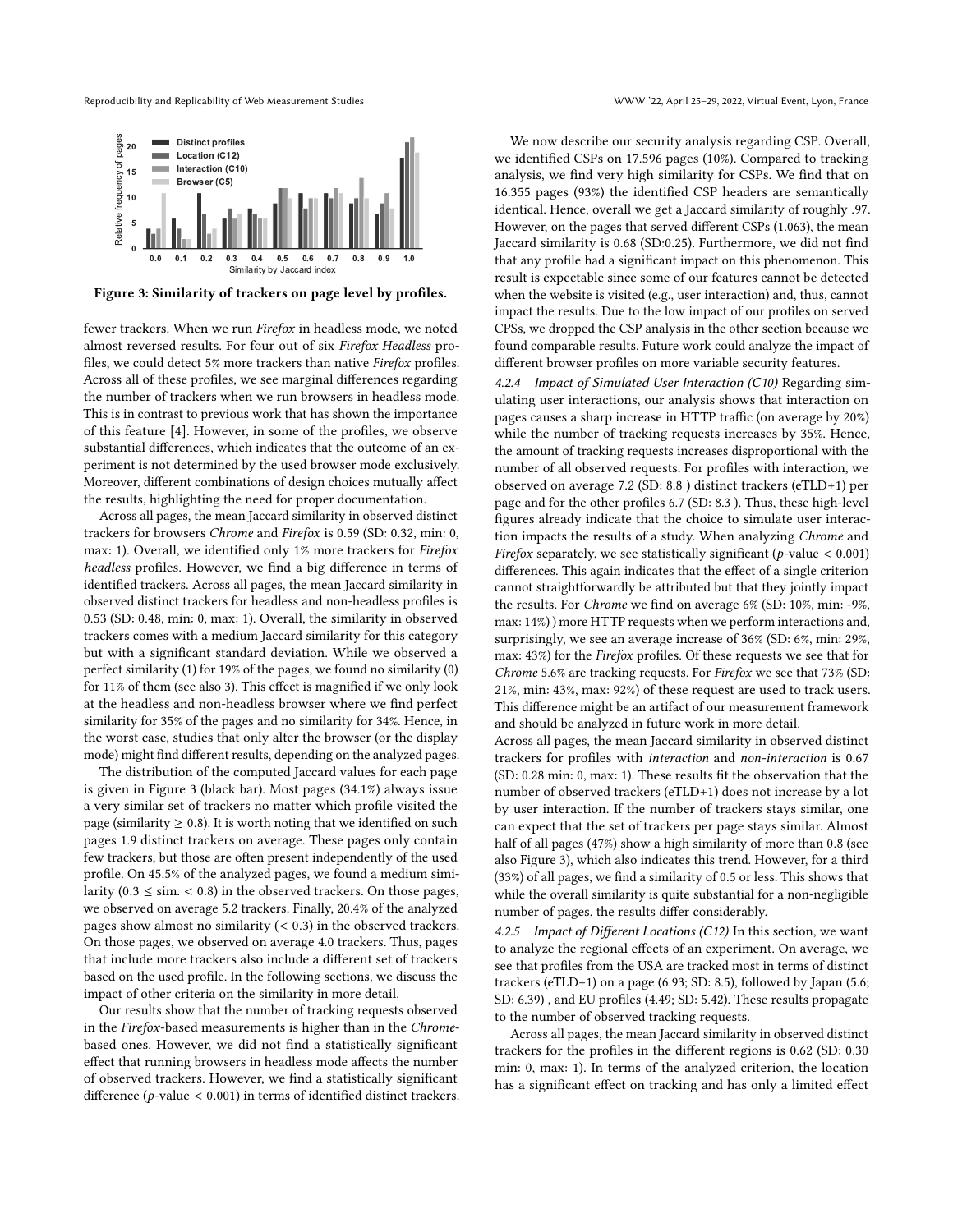<span id="page-7-0"></span>

Figure 4: Fluctuation in the number of tracking requests and domains for each day in the long running experiment.

on the difference in observed trackers. Half of all analyzed pages (50%) show a similarity of 0.7 or more (see Figure [3\)](#page-6-0), and only 29% of the pages show a similarity of 0.4 or less – which should be accounted for in an experiment. This is in line with previous work that found that only a few online advertising companies altered their business model due to privacy regulations (e.g., withdrawing from the European market) [\[55\]](#page-9-0). Overall, we note that privacy measurements and analyses can vary up to 65% depending on the region (e.g., due to different legislation). Thus, our analysis finds that the region plays a crucial role in privacy measurements. These findings are consistent with previous work [\[54,](#page-9-3) [55\]](#page-9-0).

4.2.6 Impact of Multiple Measurements (C4) Finally, we want to assess the temporal effects for measurement studies. In the following, we look at the absolute number of identified tracking requests and the number of observed distinct tracking domains (eTLD+1). Fig. [4](#page-7-0) shows the result of this analysis. Over twelve days, we saw a variation of up to 27% (max on day 3–80,274; min on day 9–58,951) in observed tracking requests. The standard deviation of such requests is 8,203. However, the number of distinct tracking domains remains almost stable during the experiment (variation of 3.5%). Our results suggest that depending on the day of each measurement, the number of tracking attempts—in terms of tracking request—frequently varies, but the companies (domains) that are active in the ecosystem remain stable. Thus, studies that analyze the ecosystem will find similar results, while studies that aim to analyze the extent of a tracking phenomenon might see different results based on the measurement day. In terms of replicability and reproducibility, this is challenging since even the same setup measures different levels of tracking on different days, which might lead to different conclusions of a study. Our results show how important repeated measurements are to draw more robust conclusions.

## 5 Related Work

Recently different works, similar to our measurement study, focused on the comparability of various crawling tools used in Web measurement studies. Most recently, Jueckstock et al. [\[34\]](#page-8-25) compared how different measurement tools and setups affect the results of a study. Similarly to us, they used other locations and browser modes to perform the measurement. In their study, the authors focus on "request/traffic volumes", JavaScript libraries loaded, and known ad/tracking domains loaded. Ahmad et al. [\[4\]](#page-8-18) presented a survey on tools used in Web measurements and performed an experiment to compare the outcomes of these tools. In their study, the authors compare metrics like request/response sizes or used cipher

suits. Both works find, similar to our results, that different crawlers impact the results of an experiment. Cassel et al. found that mobile browsers receive fewer tracking-and-advertising requests than desktop browsers in a comparative study [\[14\]](#page-8-39). In contrast to our work, they focus on tracking and show differences between mobile and stationary devices. Similar to our approach to systematize and evaluate our community's researcher methods, other studies were performed by various authors in different domains [\[6,](#page-8-40) [8,](#page-8-36) [46,](#page-8-41) [51\]](#page-8-37). Our work focuses on a different research object than the named studies, namely the Web.

## <span id="page-7-1"></span>6 Ethics & Limitations

One limitation of our measurement is that—for scaling reasons—the site visits are not fully synchronized. We argue that this limitation will have minor influence on the results of our study, as the site visits still happen within a small time window (mean time difference is 3 min). We thus assume that sites will still hold similar content. The experiment design comes with the limitation that our crawler does not interact with websites as an actual human would, which is probably impossible in an automated fashion. From an ethical point of view, our crawler creates traffic on the visited websites that could be omitted and save resources, and we might see ads that might drain the budget of the advertising company. Since our crawler only visits each page once (once a day for the long-running experiment), we argue that these issues are minor and can be accepted. Our survey comes with limitations. There are more conferences than the analyzed venues. However, we decided to focus on them because (1) works published there go through a very competitive process, which is meant to increase the quality of the published work, and (2) we argue that analyzing 117 papers provides a sample set that is large enough to make qualified assertions.

### 7 Conclusion

Our survey shows that Web-based measurement studies often do not sufficiently document their experimental setup. As an example, the used crawler or its configuration are frequently not described in detail. This results in a lack of *reproducibility* in practice. To help mitigate this in the future, we have developed a set of best practices and 18 criteria for designing and conducting Web measurement studies. In a large-scale measurement with multiple crawling profiles, we demonstrate that minor adjustments to the crawling technology (e.g., browser type or mimicking user interaction) may lead to significant differences in the results. We show that inadvertently documented experiments reduce the chances that researchers can reliably reproduce the results. More importantly, replicability and comparability of individual works cannot be universally assumed. A takeaway from this is that we as a community need to find ways to perform more robust Web measurements to draw reproducible and replicable conclusions from the conducted experiments. We hope that our results improve the situation and spark a vivid discussion.

Acknowledgments. We thank the anonymous reviewers and our shepherd Andrei Sabelfeld for their time and valuable suggestions. This work was supported by the German Federal Ministry for Economic Affairs and Energy (grant 01MK20008E "Service-Meister"), the Federal Ministery for Economic Affairs and Climate Action (grant 68GX21006G "TELLUS"), and by the Helmholtz Association (HGF) within topic "46.23 Engineering Secure Systems".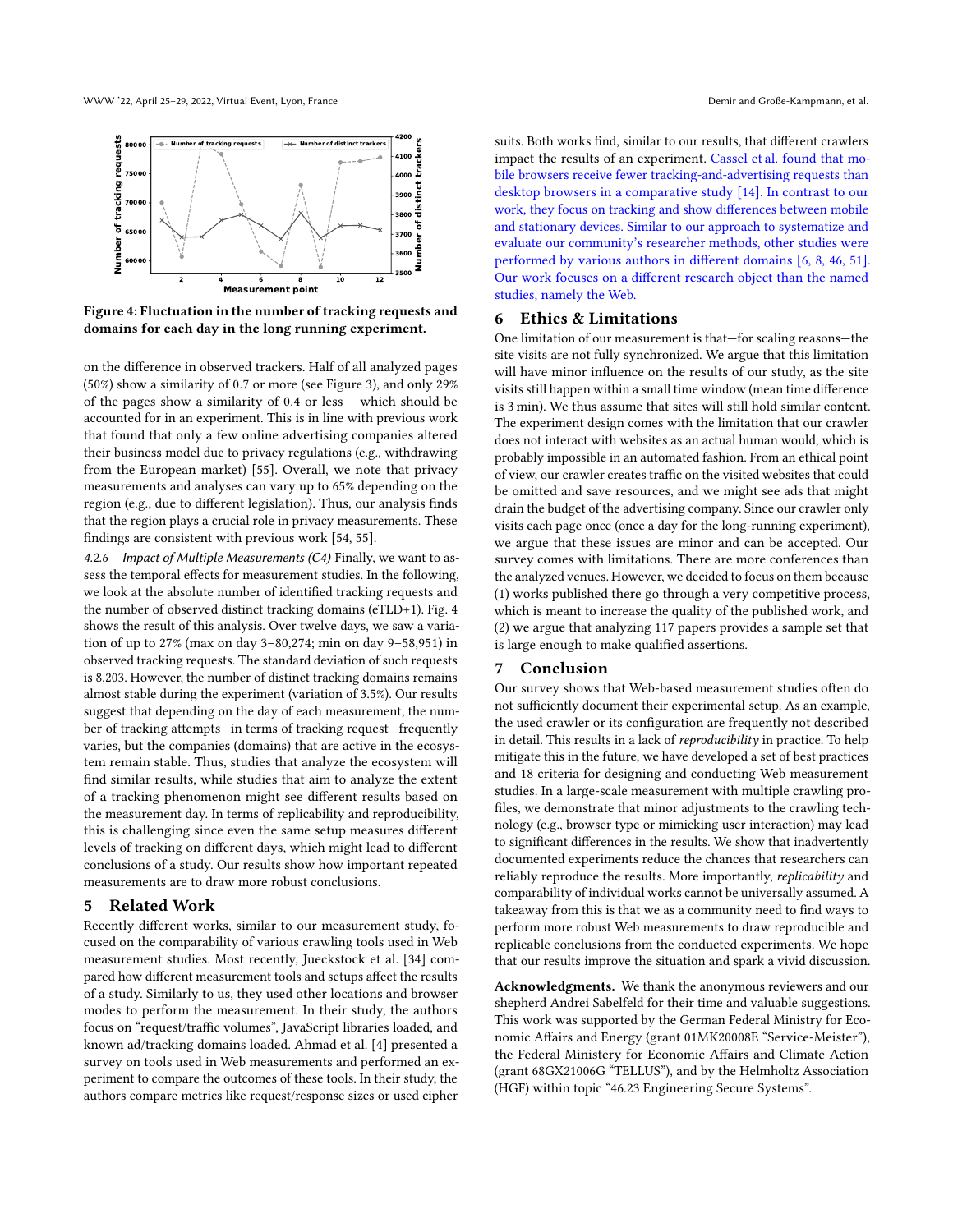Reproducibility and Replicability of Web Measurement Studies WWW '22, April 25–29, 2022, Virtual Event, Lyon, France

## References

- <span id="page-8-43"></span>[1] Gunes Acar, Christian Eubank, Steven Englehardt, Marc Juarez, Arvind Narayanan, and Claudia Diaz. 2014. The Web Never Forgets: Persistent Tracking Mechanisms in the Wild. In ACM Conference on Computer and Communications Security (CCS).<https://doi.org/10.1145/2660267.2660347>
- <span id="page-8-33"></span>[2] Shubham Agarwal and Ben Stock. 2021. Critical errors in our recent MADweb paper.<https://swag.cispa.saarland/default/2021/07/19/madweb-headers.html>
- <span id="page-8-34"></span>[3] Shubham Agarwal and Ben Stock. 2021. First, Do No Harm: Studying the manipulation of security headers in browser extensions. In Workshop on Measurements, Attacks, and Defenses for the Web (MADWeb). [https://doi.org/10.14722/madweb.](https://doi.org/10.14722/madweb.2021.23016) [2021.23016](https://doi.org/10.14722/madweb.2021.23016)
- <span id="page-8-18"></span>[4] Syed Suleman Ahmad, Muhammad Daniyal Dar, Muhammad Fareed Zaffar, Narseo Vallina-Rodriguez, and Rishab Nithyanand. 2020. Apophanies or Epiphanies? How Crawlers Impact Our Understanding of the Web. In International Conference on World Wide Web (TheWebConf). [https://doi.org/10.1145/3366423.](https://doi.org/10.1145/3366423.3380113) [3380113](https://doi.org/10.1145/3366423.3380113)
- <span id="page-8-7"></span>[5] Alexa Internet, Inc. 2021. The Top 500 Sites on the Web. [https://www.alexa.](https://www.alexa.com/topsites/) [com/topsites/](https://www.alexa.com/topsites/)
- <span id="page-8-40"></span>[6] Mark Alllman and Vern Paxson. 2007. Issues and Etiquette Concerning Use of Shared Measurement Data. In ACM SIGCOMM Internet Measurement Conference (IMC).<https://doi.org/10.1145/1298306.1298327>
- <span id="page-8-9"></span>[7] Waqar Aqeel, Balakrishnan Chandrasekaran, Anja Feldmann, and Bruce M. Maggs. 2020. On Landing and Internal Web Pages: The Strange Case of Jekyll and Hyde in Web Performance Measurement. In ACM SIGCOMM Internet Measurement Conference (IMC).<https://doi.org/10.1145/3419394.3423626>
- <span id="page-8-36"></span>[8] Daniel Arp, Erwin Quiring, Feargus Pendlebury, Alexander Warnecke, Fabio Pierazzi, Christian Wressnegger, Lorenzo Cavallaro, and Konrad Rieck. 2022. Dos and Don'ts of Machine Learning in Computer Security. In USENIX Security Symposium (Usenix Sec.).
- <span id="page-8-6"></span>[9] Association for Computing Machinery. 2020. Artifact Review and Badging Version 1.1. [https://www.acm.org/publications/policies/artifact-review-and](https://www.acm.org/publications/policies/artifact-review-and-badging-current)[badging-current](https://www.acm.org/publications/policies/artifact-review-and-badging-current)
- <span id="page-8-45"></span>[10] Michael Bailey, David Dittrich, Erin Kenneally, and Doug Maughan. 2012. The Menlo Report. IEEE Security & Privacy 10, 02 (2012). [https://doi.org/10.1109/](https://doi.org/10.1109/MSP.2012.52) [MSP.2012.52](https://doi.org/10.1109/MSP.2012.52)
- <span id="page-8-11"></span>[11] Sarah Bird, Ilana Segall, and Martin Lopatka. 2020. Replication: Why We Still Can't Browse in Peace: On the Uniqueness and Reidentifiability of Web Browsing Histories. In Symposium on Usable Privacy and Security (SOUPS).
- <span id="page-8-28"></span>[12] Sam Burnett and Nick Feamster. 2015. Encore: Lightweight Measurement of Web Censorship with Cross-Origin Requests. In ACM Conference on Special Interest Group on Data Communication (SIGCOMM). [https://doi.org/10.1145/2785956.](https://doi.org/10.1145/2785956.2787485) [2787485](https://doi.org/10.1145/2785956.2787485)
- <span id="page-8-44"></span>[13] Stefano Calzavara, Tobias Urban, Dennis Tatang, Marius Steffens, and Ben Stock. 2021. Reining in the Web's Inconsistencies with Site Policy. In Symposium on Network and Distributed System Security (NDSS). [https://doi.org/10.14722/ndss.](https://doi.org/10.14722/ndss.2021.23091) [2021.23091](https://doi.org/10.14722/ndss.2021.23091)
- <span id="page-8-39"></span>[14] Darion Cassel, Su-Chin Lin, Alessio Buraggina, William Wang, Andrew Zhang, Lujo Bauer, Hsu-Chun Hsiao, Limin Jia, and Timothy Libert. 2022. OmniCrawl: Comprehensive Measurement of Web Tracking With Real Desktop and Mobile Browsers. Proceedings on Privacy Enhancing Technologies 2, 1 (2022).
- <span id="page-8-16"></span>[15] cURL Development Team. 2021. cURL – Command Line Tool and Library for Transferring data with URLs.<https://curl.se/>
- <span id="page-8-27"></span>[16] Adrian Dabrowski, Georg Merzdovnik, Johanna Ullrich, Gerald Sendera, and Edgar Weippl. 2019. Measuring Cookies and Web Privacy in a Post-GDPR World. In Conference on Passive and Active Measurement (PAM). [https://doi.org/10.1007/](https://doi.org/10.1007/978-3-030-15986-3_17) [978-3-030-15986-3\\_17](https://doi.org/10.1007/978-3-030-15986-3_17)
- <span id="page-8-4"></span>[17] Maurizio Ferrari Dacrema, Simone Boglio, Paolo Cremonesi, and Dietmar Jannach. 2021. A Troubling Analysis of Reproducibility and Progress in Recommender Systems Research. ACM Transactions on Information Systems 2, 39 (2021).
- <span id="page-8-15"></span>[18] Nurullah Demir, Tobias Urban, Kevin Wittek, and Norbert Pohlmann. 2021. Our (in)Secure Web: Understanding Update Behavior of Websites and Its Impact on Security. In Conference on Passive and Active Measurement (PAM). [https:](https://doi.org/10.1007/978-3-030-72582-2_5) [//doi.org/10.1007/978-3-030-72582-2\\_5](https://doi.org/10.1007/978-3-030-72582-2_5)
- <span id="page-8-0"></span>[19] Clemens Deußer, Steffen Passmann, and Thorsten Strufe. 2020. Browsing Unicity: On the Limits of Anonymizing Web Tracking Data. In IEEE Symposium on Security and Privacy (S&P).<https://doi.org/10.1109/SP40000.2020.00018>
- <span id="page-8-38"></span>[20] EasyList. 2021. EasyPrivacy. https://easylist.to/easylist/easylist.txt.
- <span id="page-8-2"></span>[21] Steven Englehardt and Arvind Narayanan. 2016. Online Tracking: A 1-Million-Site Measurement and Analysis. In ACM Conference on Computer and Communications Security (CCS).<https://doi.org/10.1145/2976749.2978313>
- <span id="page-8-12"></span>[22] Marjan Falahrastegar, Hamed Haddadi, Steve Uhlig, and Richard Mortier. 2016. Tracking Personal Identifiers Across the Web. In pam (PAM). [https://doi.org/10.](https://doi.org/10.1007/978-3-319-30505-9_3) [1007/978-3-319-30505-9\\_3](https://doi.org/10.1007/978-3-319-30505-9_3)
- <span id="page-8-49"></span>[23] Google Inc. 2021. BigQuery: Cloud Data Warehouse. https://cloud.google.com/bigquery.
- <span id="page-8-46"></span>[24] Google, Inc. 2021. Chromium.<https://www.chromium.org/Home>
- <span id="page-8-24"></span>[25] Google, Inc. 2021. Fix lazy-loaded content. [https://developers.google.com/](https://developers.google.com/search/docs/guides/lazy-loading?hl=en) [search/docs/guides/lazy-loading?hl=en](https://developers.google.com/search/docs/guides/lazy-loading?hl=en)
- <span id="page-8-35"></span>[26] Jack Hirshleifer. 1980. Privacy: Its Origin, Function, and Future. The Journal of Legal Studies 9, 4 (1980).
- <span id="page-8-14"></span>[27] HTTP Archive. 2021. The HTTP Archive Tracks How the Web is Built. https://httparchive.org.
- <span id="page-8-26"></span>[28] Xuehui Hu, Guillermo Suarez de Tangil, and Nishanth Sastry. 2020. Multi-country Study of Third Party Trackers from Real Browser Histories. In IEEE European Symposium on Security and Privacy (EuroS&P). [https://doi.org/10.1109/EuroSP48549.](https://doi.org/10.1109/EuroSP48549.2020.00013) [2020.00013](https://doi.org/10.1109/EuroSP48549.2020.00013)
- <span id="page-8-20"></span>[29] Imperva, Inc. 2020. Bad Bot Report 2020: Bad Bots Strike Back. [https://www.](https://www.imperva.com/blog/bad-bot-report-2020-bad-bots-strike-back/) [imperva.com/blog/bad-bot-report-2020-bad-bots-strike-back/](https://www.imperva.com/blog/bad-bot-report-2020-bad-bots-strike-back/)
- <span id="page-8-21"></span>[30] Luca Invernizzi, Kurt Thomas, Alexandros Kapravelos, Oxana Comanescu, Jean-Michel Picod, and Elie Bursztein. 2016. Cloak of Visibility: Detecting When Machines Browse a Different Web. In IEEE Symposium on Security and Privacy (S&P).<https://doi.org/10.1109/SP.2016.50>
- <span id="page-8-5"></span>[31] John Ioannidis. 2005. Why Most Published Research Findings Are False. PLOS Medicine 2, 8 (2005).<https://doi.org/10.1371/journal.pmed.0020124>
- <span id="page-8-1"></span>[32] Umar Iqbal, Peter Snyder, Shitong Zhu, Benjamin Livshits, Zhiyun Qian, and Zubair Shafiq. 2020. AdGraph: A Graph-Based Approach to Ad and Tracker Blocking. In IEEE Symposium on Security and Privacy (S&P). [https://doi.org/10.](https://doi.org/10.1109/SP40000.2020.00005) [1109/SP40000.2020.00005](https://doi.org/10.1109/SP40000.2020.00005)
- <span id="page-8-23"></span>[33] Hugo Jonker, Benjamin Krumnow, and Gabry Vlot. 2019. Fingerprint Surface-Based Detection of Web Bot Detectors. In European Symposium on Research in Computer Security (ESORICS). [https://doi.org/10.1007/978-3-030-29962-0\\_28](https://doi.org/10.1007/978-3-030-29962-0_28)
- <span id="page-8-25"></span>[34] Jordan Jueckstock, Shaown Sarker, Peter Snyder, Aidan Beggs, Panagiotis Papadopoulos, Matteo Varvello, Ben Livshits, and Alexandros Kapravelos. 2021. Towards Realistic and Reproducible Web Crawl Measurements. In International Conference on World Wide Web (TheWebConf). [https://doi.org/10.1145/3442381.](https://doi.org/10.1145/3442381.3450050) [3450050](https://doi.org/10.1145/3442381.3450050)
- <span id="page-8-48"></span>[35] Will Keeling. 2021. selenium-wire 4.3.1. https://pypi.org/project/selenium-wire/.
- <span id="page-8-30"></span>[36] Pierre Laperdrix, Nataliia Bielova, Benoit Baudry, and Gildas Avoine. 2020. Browser Fingerprinting: A Survey. ACM Transactions on the Web 14, 2 (2020). <https://doi.org/10.1145/3386040>
- <span id="page-8-8"></span>[37] Victor Le Pochat, Tom Van Goethem, Samaneh Tajalizadehkhoob, Maciej Korczyński, and Wouter Joosen. 2019. Tranco: A Research-Oriented Top Sites Ranking Hardened Against Manipulation. In Symposium on Network and Distributed System Security (NDSS).<https://doi.org/10.14722/ndss.2019.23386>
- <span id="page-8-19"></span>[38] Bohan Li, Yongxiang Cai, Shuying Deng, and Zongyi He. 2020. The Strategy of Personal Customization and Method of Collecting Professional Dynamic Information. In Journal of Physics: Conference Series (JPCS). [https://doi.org/10.1088/1742-](https://doi.org/10.1088/1742-6596/1626/1/012034) [6596/1626/1/012034](https://doi.org/10.1088/1742-6596/1626/1/012034)
- <span id="page-8-10"></span>[39] Majestic. 2022. The Majestic Million – The million domains we find with the most referring subnets.<https://majestic.com/reports/majestic-million/>
- <span id="page-8-22"></span>[40] Sourena Maroofi, Maciej Korczyński, and Andrzej Duda. 2020. Are You Human? Resilience of Phishing Detection to Evasion Techniques Based on Human Verification. In ACM SIGCOMM Internet Measurement Conference (IMC). <https://doi.org/10.1145/3419394.3423632>
- <span id="page-8-42"></span>[41] Célestin Matte, Nataliia Bielova, and Cristiana Santos. 2020. Do Cookie Banners Respect my Choice? : Measuring Legal Compliance of Banners from IAB Europen's Transparency and Consent Framework. In IEEE Symposium on Security and Privacy (S&P).<https://doi.org/10.1109/SP40000.2020.00076>
- <span id="page-8-17"></span>[42] Mozilla Foundation,. 2021. OpenWPM on GitHub. [https://github.com/mozilla/](https://github.com/mozilla/OpenWPM) [OpenWPM](https://github.com/mozilla/OpenWPM)
- <span id="page-8-29"></span>[43] Arian Akhavan Niaki, Shinyoung Cho, Zachary Weinberg, Nguyen Phong Hoang, Abbas Razaghpanah, Nicolas Christin, and Phillipa Gill. 2020. ICLab: A Global, Longitudinal Internet Censorship Measurement Platform. In IEEE Symposium on Security and Privacy (S&P).<https://doi.org/10.1109/SP40000.2020.00014>
- <span id="page-8-13"></span>[44] Łukasz Olejnik, Claude Castelluccia, and Artur Janc. 2012. Why Johnny Can't Browse in Peace: On the Uniqueness of Web Browsing History Patterns. In Proceedings on Privacy Enhancing Technologies (PETS).
- <span id="page-8-3"></span>[45] Andriy Panchenko, Fabian Lanze, Jan Pennekamp, Thomas Engel, Andreas Zinnen, Martin Henze, and Klaus Wehrle. 2016. Website Fingerprinting at Internet Scale. In Symposium on Network and Distributed System Security (NDSS). <https://doi.org/10.14722/ndss.2016.23477>
- <span id="page-8-41"></span>[46] Vern Paxson. 2004. Strategies for Sound Internet Measurement. In ACM SIG-COMM Internet Measurement Conference (IMC). [https://doi.org/10.1145/1028788.](https://doi.org/10.1145/1028788.1028824) [1028824](https://doi.org/10.1145/1028788.1028824)
- <span id="page-8-50"></span>[47] PostgreSQL Global Development Group. 2021. PostgreSQL: The World's Most Advanced Open Source Relational Database. https://www.postgresql.org/.
- <span id="page-8-31"></span>[48] James H Price and Judy Murnan. 2004. Research Limitations and the Necessity of Reporting them. American Journal of Health Education 35, 2 (2004).
- <span id="page-8-47"></span>[49] Proton Technologies AG. 2021. ProtonVPN: Secure and Free VPN service for protecting your privacy.<https://protonvpn.com/>
- <span id="page-8-32"></span>[50] Paula T Ross and Nikki L Bibler Zaidi. 2019. Limited by our Limitations. Perspectives on Medical Education 8, 4 (2019).
- <span id="page-8-37"></span>[51] Christian Rossow, Christian J. Dietrich, Grier Grier, Christian Kreibich, Vern Paxson, Norbert Pohlmann, Herbert Bos, and Maarten van Steen. 2012. Prudent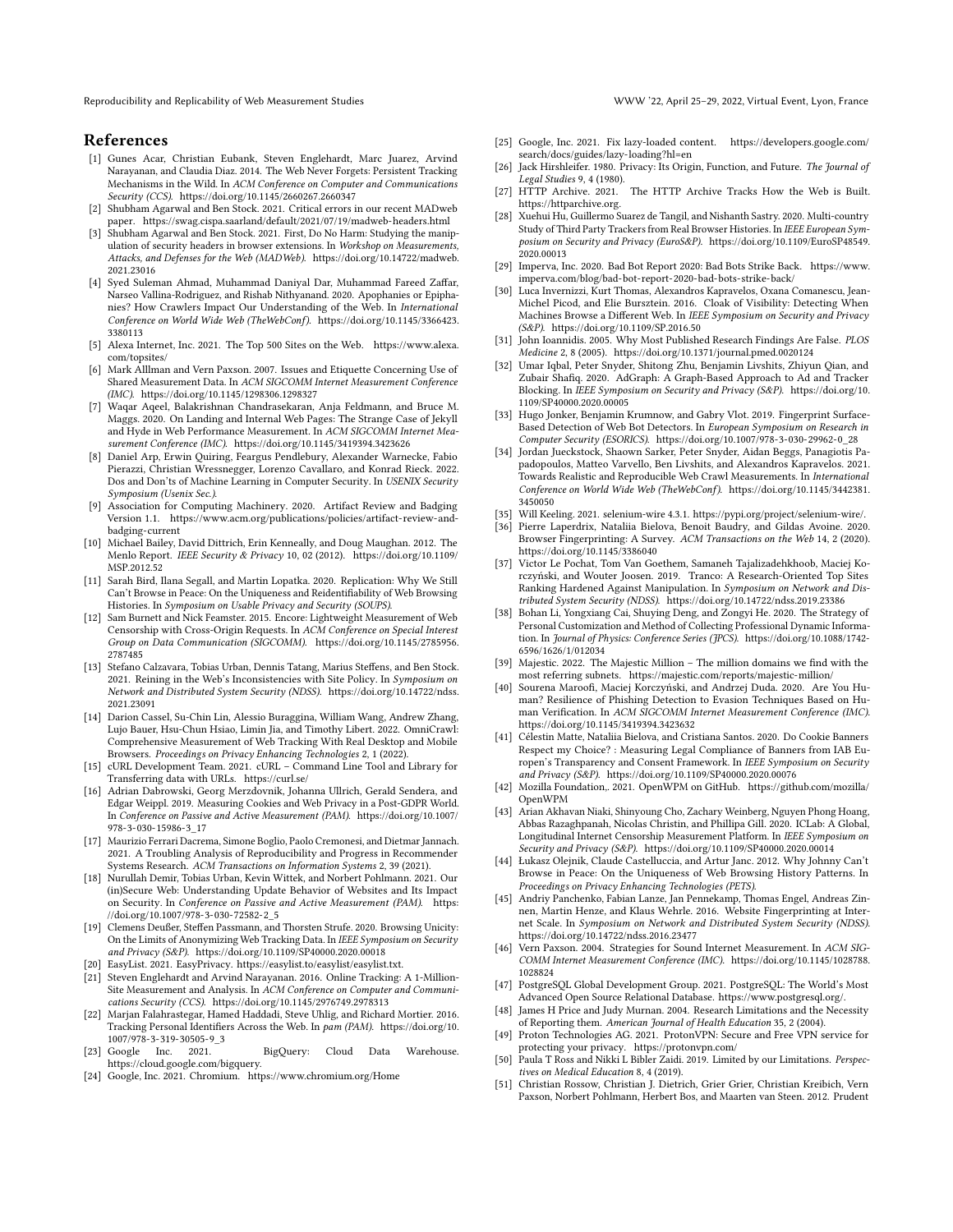Practices for Designing Malware Experiments: Status Quo and Outlook. In IEEE Symposium on Security and Privacy.<https://doi.org/10.1109/SP.2012.14>

- <span id="page-9-2"></span>[52] Patrick E. Shrout and Joseph L. Rodgers. 2018. Psychology, Science, and Knowledge Construction: Broadening Perspectives from the Replication Crisis. Annual Review of Psychology 69, 1 (2018). [https://doi.org/10.1146/annurev-psych-122216-](https://doi.org/10.1146/annurev-psych-122216-011845) [011845](https://doi.org/10.1146/annurev-psych-122216-011845)
- <span id="page-9-14"></span>[53] Software Freedom Conservancy. 2021. SeleniumHQ Browser Automation. https://www.selenium.dev/.
- <span id="page-9-3"></span>[54] Tobias Urban, Martin Degeling, Thorsten Holz, and Norbert Pohlmann. 2020. Beyond the Front Page: Measuring Third Party Dynamics in the Field. In International Conference on World Wide Web (TheWebConf). [https://doi.org/10.1145/](https://doi.org/10.1145/3366423.3380203) [3366423.3380203](https://doi.org/10.1145/3366423.3380203)
- <span id="page-9-0"></span>[55] Tobias Urban, Dennis Tatang, Martin Degeling, Thorsten Holz, and Norbert Pohlmann. 2020. Measuring the Impact of the GDPR on Data Sharing. In ACM Asia Conference on Computer and Communications Security (AsiaCCS). [https:](https://doi.org/10.1145/3320269.3372194) [//doi.org/10.1145/3320269.3372194](https://doi.org/10.1145/3320269.3372194)
- <span id="page-9-9"></span>[56] Erik van der Kouwe, Gernot Heiser, Dennis Andriesse, Herbert Bos, and Cristiano Giuffrida. 2019. SoK: Benchmarking Flaws in Systems Security. In IEEE European Symposium on Security and Privacy (EuroS&P). [https://doi.org/10.1109/EuroSP.](https://doi.org/10.1109/EuroSP.2019.00031) [2019.00031](https://doi.org/10.1109/EuroSP.2019.00031)
- <span id="page-9-13"></span>[57] Benjamin VanderSloot, Allison McDonald, Will Scott, J. Alex Halderman, and Roya Ensafi Ensafi. 2018. Quack: Scalable Remote Measurement of Application-Layer Censorship. In USENIX Security Symposium (Usenix Sec.).
- <span id="page-9-7"></span>[58] Antoine Vastel, Walter Rudametkin, Romain Rouvoy, and Xavier Blanc. 2020. FP-Crawlers: Studying the Resilience of Browser Fingerprinting to Block Crawlers. In Workshop on Measurements, Attacks, and Defenses for the Web (MADWeb). <https://doi.org/10.14722/madweb.2020.23010>
- <span id="page-9-15"></span>[59] John-Paul Verkamp and Minaxi Gupta. 2012. Inferring Mechanics of Web Censorship Around the World. In Workshop on Free and Open Communications on the Internet (FOCI).
- <span id="page-9-5"></span>[60] David Y. Wang, Stefan Savage, and Geoffrey M. Voelker. 2011. Cloak and Dagger: Dynamics of Web Search Cloaking. In ACM Conference on Computer and Communications Security (CCS).<https://doi.org/10.1145/2046707.2046763>
- <span id="page-9-1"></span>[61] Peter Wurzinger, Christian Platzer, Christian Ludl, Engin Kirda, and Christopher Kruegel. 2009. SWAP: Mitigating XSS Attacks Using a Reverse Proxy. In ICSE Workshop on Software Engineering for Secure Systems (IWSESS). [https://doi.org/](https://doi.org/10.1109/IWSESS.2009.5068456) [10.1109/IWSESS.2009.5068456](https://doi.org/10.1109/IWSESS.2009.5068456)
- <span id="page-9-4"></span>[62] Zhiju Yang and Chuan Yue. 2020. A Comparative Measurement Study of Web Tracking on Mobile and Desktop Environments. In Proceedings on Privacy Enhancing Technologies (PETS).<https://doi.org/10.2478/popets-2020-0016>
- <span id="page-9-6"></span>[63] David Zeber, Sarah Bird, Camila Oliveira, Walter Rudametkin, Ilana Segall, Fredrik Wollsén, and Martin Lopatka. 2020. The Representativeness of Automated Web Crawls as a Surrogate for Human Browsing. In International Conference on World Wide Web (TheWebConf).<https://doi.org/10.1145/3366423.3380104>

## <span id="page-9-11"></span>A Availability of Data & Code Artifacts

To foster future research, we release our implementations, measurement data, and other supplementary information at: [https://github.com/awareseven/Reproducibility-and-](https://github.com/awareseven/Reproducibility-and-Replicability-of-Web-Measurement-Studies)[Replicability-of-Web-Measurement-Studies](https://github.com/awareseven/Reproducibility-and-Replicability-of-Web-Measurement-Studies)

## <span id="page-9-8"></span>B Individual Criterion Analysis

The results of the analysis for each of our 18 criteria are given in Table [2.](#page-10-0) Roughly 40 % of the criteria have been satisfied, 7 % were not properly documented, 50 % were omitted, and 2 % we not applicable to a paper. The decision if a criterion is (fully) satisfied is not always binary. Especially the distinction between "N/A" and "omitt" is sometimes not straight forward. For example for C12, we rated LePochats et al. work, which builds the Tranco list [\[37\]](#page-8-8), with "N/A" as the geo-location it does not impact the work. An example for a more complex process is C13, where we rated the work of Matte et al. where they analyze whether the choice of cookie banners is respected [\[41\]](#page-8-42). We decided on "N/A" because the study focuses on the respect of choice and not whether how the respect is treated in different contexts.

## <span id="page-9-10"></span>C Experimental Setup

To measure the impact of different experimental setups, we built a pipeline that enables us to compare measurement results based on different setups. To allow comparability, parallel page visits across all defined profiles are essential. Our measurement setup consists of different virtual machines (VMs) orchestrated by a "commander" to organize parallel page visits. For all VMs we use Ubuntu 20.04 as operating system and do not pass the GPU to them, which can impact fingerprinting scripts [\[1\]](#page-8-43). Each of the worker VMs conducts the measurement according to a specific profile (see C5–C10 below).

As an initial step, the commander assembles the set of URLs that should be visited during the experiment based on the heuristic described in C1 and C2 (see below). For our experiment, this had happened on 06/24/2021, three days before we started the measurement. At the beginning of the measurement, the commander starts one VM for each of the 24 browser profiles. The VMs will query the commander for batches of sites ( $n = 10$ ) to analyze. All VMs receive an identical list of sites and pages, such that all conduct measurements in the same order, starting with the site's landing page. Once all managed VMs are ready to start their measurements, the commander issues a signal to start the experiment as stateless coordinated crawls of the provided URLs. Each VM starts 10 browsers (one for each site) in parallel using the defined profile. Once the analysis of a page is finished, the same browser instance is moving to the next page of the site. Once the results were stored, the VM will query for the next batch of URLs and wait until the commander tells all VMs to start the analysis. To conduct this large scale measurement and to host the virtual machines with the necessary resources, we profit of a Dell server which is equipped with 256GB RAM, a AMD 7542, 2.90GHz CPU with 32 cores, and a 10 Gbps network interface. We supplied each VM with 10GB RAM, five CPUs, and 40GB of hard disc space to cache the results before sending them to the commander.

## C.1 Dataset

**C[1](#page-9-12)** In our analysis, we use the Tranco list<sup>1</sup> generated on  $06/23/2021$ and use the top 10k sites to build our website dataset [\[37\]](#page-8-8).

C2 Tranco lists only contain sites (eTLD+1). Therefore, we used the following heuristic to identify the landing page by defining a protocol to use. We used four prefixes (http[s]://[www.], starting with the https variants) and test if the resulting URL is reachable. If so, we added the first identified site to our corpus. Once we determined the seed URLs for our crawl, we visited each of them and randomly chose up to 25 first-party links (recursively if necessary), which we used for our measurement run. Selecting subsites is essential since they often show different behavior than landing pages [\[7,](#page-8-9) [54\]](#page-9-3). To avoid incorporating duplicated URLs in our dataset, we always ignore each identified link's anchor part and omit links that could result in redirects (e.g., inks that contain http:// in the path).

C3 We make the list of pages and sites openly available (see App. [A\)](#page-9-11).

C4 For our continuous measurement, we visit the top 1k sites from our website corpus (18,377 distinct pages) daily (starting at midnight) throughout our experiment (from 07/08/2021 to 07/19/2021).

<span id="page-9-12"></span><sup>1</sup>Available at<https://tranco-list.eu/list/ZGPG/15000>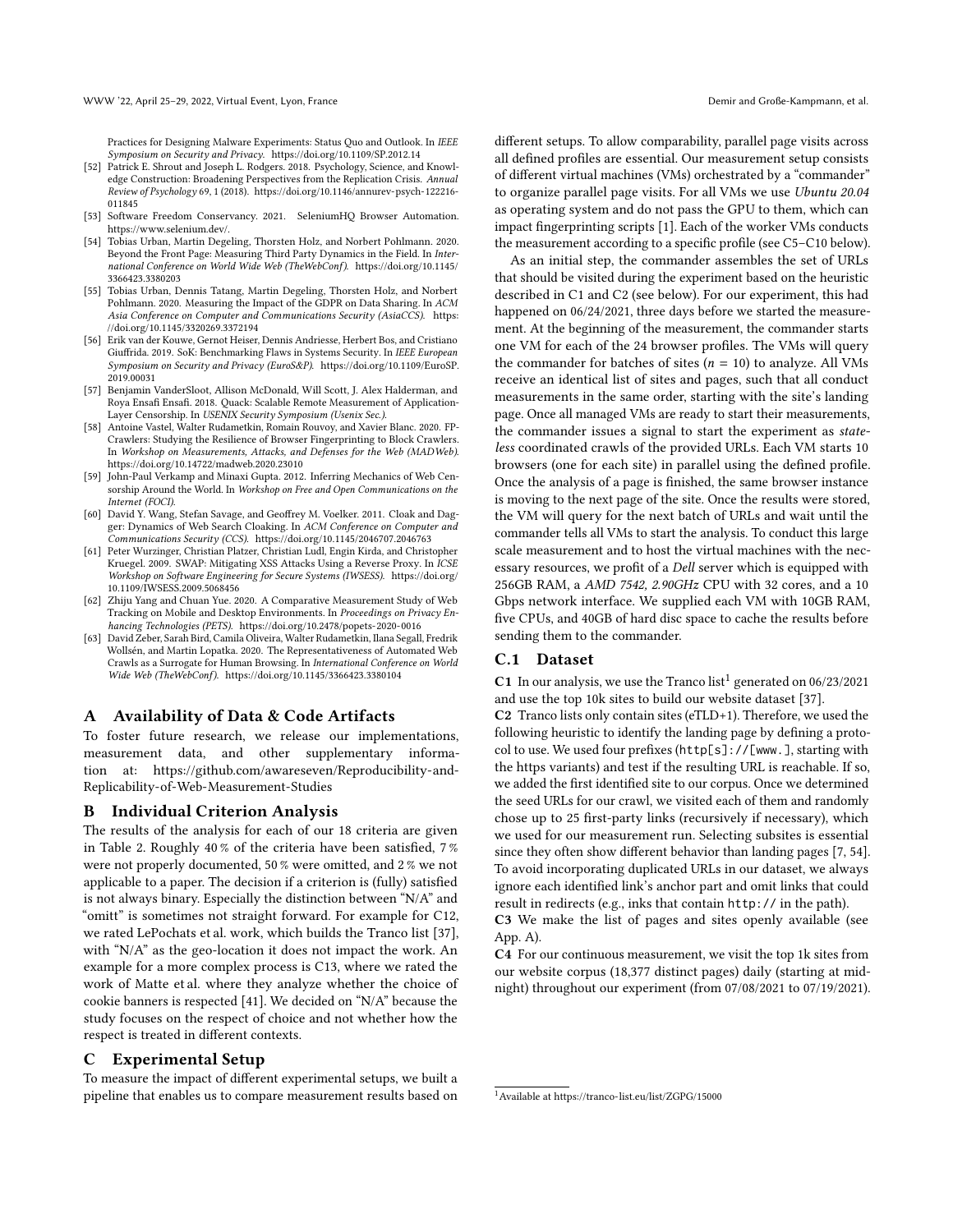Dataset

Experimental Design

Experimental Design

Evaluation

<span id="page-10-0"></span>

| ID              | N/A   |       | Omit Undoc. | Sat. | Interpretation                                                                                                                                                                                                                                                                       |
|-----------------|-------|-------|-------------|------|--------------------------------------------------------------------------------------------------------------------------------------------------------------------------------------------------------------------------------------------------------------------------------------|
| C <sub>1</sub>  | $0\%$ | 3%    | 32%         | 64%  | A third of the analyzed papers did not document which sites they analyzed, which makes an reproduction of<br>the results nearly impossible.                                                                                                                                          |
| C <sub>2</sub>  | $0\%$ | 73%   | 5%          | 22%  | The vast majority (73%) of works omit or do not document which pages they analyzed. However, not all<br>pages on a same site show the same behavior [13, 54].                                                                                                                        |
| C <sub>3</sub>  | $0\%$ | 32%   | 13%         | 56%  | The documentation which pages are analyzed is somewhat balanced. The works that did not document or<br>omitted this step (62%) presumably analyzed the landing page of a site.                                                                                                       |
| C <sub>4</sub>  | $1\%$ | 62%   | 3%          | 33%  | Nearly two-thirds of the papers use a single snapshot to analyze a phenomenon. If research checks for a<br>certain behavior (e.g., a vulnerability), temporal trends should be included.                                                                                             |
| C <sub>5</sub>  | 2%    | 31%   | 10%         | 57%  | Approx. two-fifth of the papers completely omit or do not document the crawler properly, which is a problem<br>because the used crawled has an direct impact on the produces results [4].                                                                                            |
| C <sub>6</sub>  | $3\%$ | 50%   | 8%          | 40%  | The majority of the papers (60%) of the papers do not state, which adjustments they made to the crawler<br>configuration. This has a negative impact on reproducibility of the results since one cannot rebuild the<br>described setup.                                              |
| C7              | 6%    | 60%   | 5%          | 29%  | Only Two-fifth of the analyzed papers do state whether they developed an extension or if they extended the<br>crawler at all. The impact on the reproducibility is similar to C6.                                                                                                    |
| C <sub>8</sub>  | 3%    | 88%   | 0%          | 9%   | The majority of papers do not state which approaches (if any) were taken to evade bot detection. Not taking<br>any action to avoid detection can impact the results significantly [34, 54].                                                                                          |
| C <sub>9</sub>  | 6%    | 67%   | 1%          | 29%  | Almost a third of the analyzed papers make their crawler available. This is making reproducibility harder,<br>does not allow comparison to previous work, and also contradicts open science.                                                                                         |
| C10             | 4%    | 67%   | 4%          | 25%  | Only roughly a third of the papers took steps how they mimicked user interaction. Similarly to the used<br>crawling strategy (C11) user interaction verifiable impact the outcomes of results [54].                                                                                  |
| C <sub>11</sub> | 3%    | 41%   | 12%         | 44%  | More than half of the analyzed papers provided details on their crawling strategy. However, the vast majority<br>does not provide details on the process or omits the description. The crawling strategy might have a significant<br>impact on the results(e.g., visited pages [7]). |
| C12             | 2%    | 72%   | 2%          | 25%  | Most papers do not state from which location the measurement was performed. The geographical location of<br>a measurement is important information since the results might be impacted by for example censorship [57]<br>or different legislation [55].                              |
| C13             | 3%    | 70%   | 4%          | 23%  | A majority of papers do not state if and which adjustments they made to the used browser. Depending on<br>the research question already small adjustments can highly impact the results (e.g., using a headless browser<br>to scale up the experiment [34]).                         |
| C14             | 0%    | 14%   | 10%         | 76%  | A majority of papers describes their data processing pipeline, which enables the reproducibility or replicability<br>of the experiment. However, 36% of the papers lack that type of information.                                                                                    |
| C <sub>15</sub> | $0\%$ | 74%   | 3%          | 24%  | More than two out of three papers do not provide raw measurement results. Not providing these results<br>makes the reproducibility of the results harder.                                                                                                                            |
| C16             | $0\%$ | $1\%$ | $1\%$       | 98%  | Nearly all papers describe the outcome of the measurement on a higher level and provide general results.<br>This is an expectable result.                                                                                                                                            |
| C17             | 0%    | 35%   | 2%          | 63%  | Most papers provide a limitations section, but more than one-third do not discuss limitations. Providing                                                                                                                                                                             |

C18 0% 64% 1% 35% Almost two-thirds of the measurement papers do not provide an ethics section. Since they focus on security & privacy issues the ethics of each experiment should be discussed [\[10\]](#page-8-45).

#### Table 2: Overview of our survey's results.

C.2 Experimental Design

C5 We use four different browser-types (Chrome, Chrome headless, Firefox, Firefox headless) in our study. We use the popular Open-WPM Framework [\[21\]](#page-8-2) (v0.15.0  $^2$  $^2$  – Firefox version 88) to perform the Firefox-based measurements and respectively Chromium [\[24\]](#page-8-46) to perform the Chrome-based measurements.

C6 Regarding adjustments to OpenWPM, we build a wrapper that feeds the pages to visit and which extracts the measurement results. Hence, the wrapper does not affect the functionality of the framework. Regarding changes to OpenWPM, we use two custom

commands provided by the framework (1) for logging visits and (2) to simulate "user interaction" (see C10). Regarding flexible options of the framework, we used the native display mode, which enables the GUI browser and disable it for the the headless mode. Otherwise, we used the standard configuration of the platform. For our Chrome setup, we aim to use setups similar to other studies [\[4\]](#page-8-18). Hence, we utilize Selenium [\[53\]](#page-9-14) to build our Chrome-based crawler (version: 91). When implementing the crawler and page visiting strategy, we oriented at the parameters used in OpenWPM to allow more realistic comparison (e.g., each page visit is done in a new tab or waiting for resources to be loaded). To conduct the headless

details on limitations is not only good scientific practice but also important to assess the results of a study.

<span id="page-10-1"></span><sup>2</sup>Available at https://github.com/mozilla/OpenWPM/tree/v0.15.0